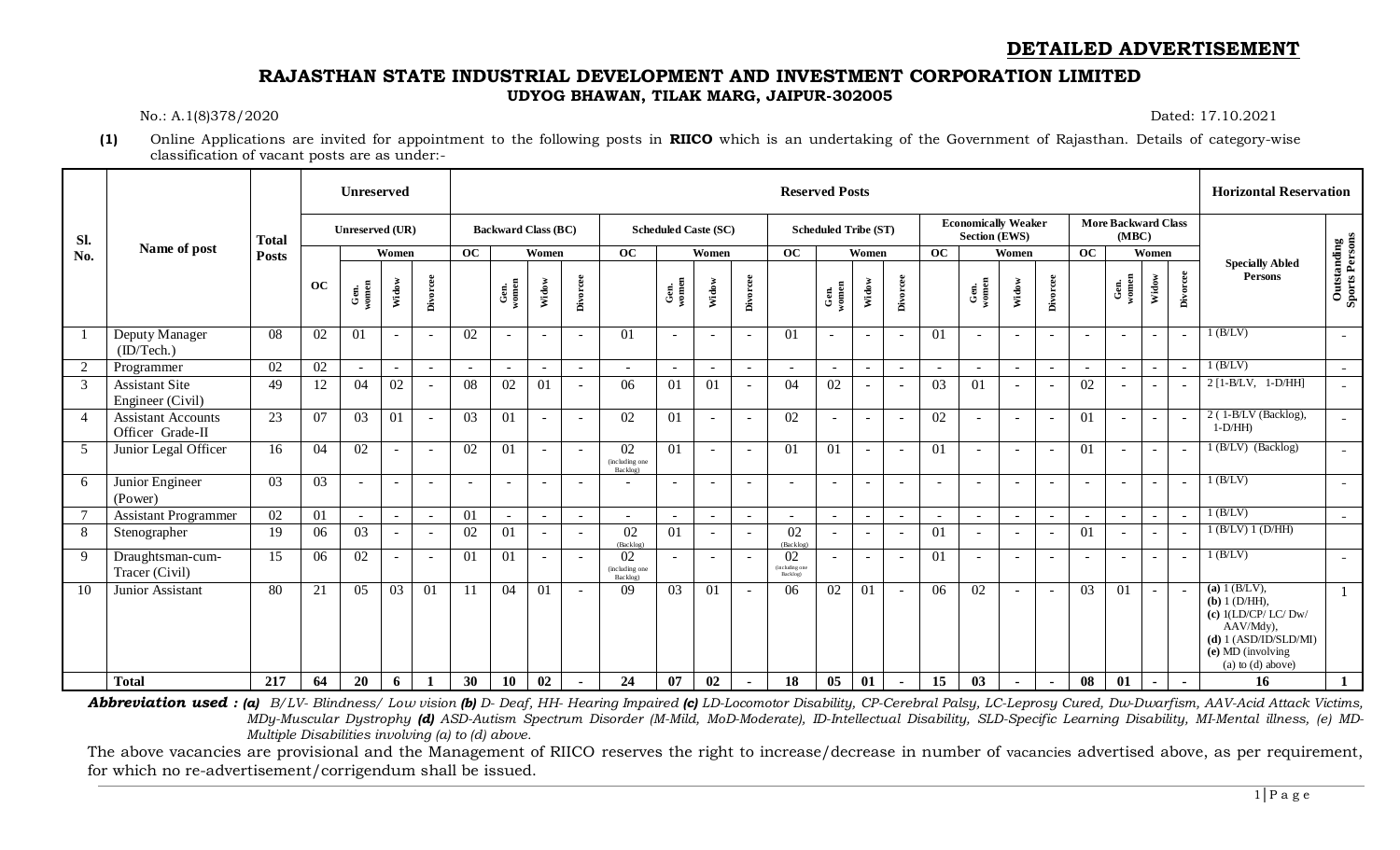### **SPECIAL INFORMATION:-**

- 1. If eligible and suitable candidates are not available for the reserved posts of Backward Class, More Backward Class and Economically Weaker Section of the State of Rajasthan then, these posts shall be filled in through normal procedure in accordance with rules.
- 2. If eligible and suitable candidates are not available for the reserved posts of Scheduled Castes/Scheduled Tribes of Rajasthan State, then these posts shall be kept vacant, in accordance with rules.
- 3. 5% reservation shall be admissible to More Backward Class (non creamy layer) belonging to State of Rajasthan, in accordance with RIICO (Recruitment & Selection) Rules, 1974.
- 4. For economically weaker section, 10% reservation shall be admissible to Economically Weaker Section of the State of Rajasthan, in accordance with RIICO (Recruitment & Selection) Rules, 1974.
- 5. Horizontal reservation of vacancies for women shall be 30% categorywise. Reservation for women candidate shall be proportionately adjusted in the respective category to which the woman candidate belongs.

#### **CLARIFICATION :-**

In case, eligible and suitable woman candidate of a category [Unreserved post (General category)/ Scheduled Castes/Scheduled Tribes/Backward Class/More Backward Class/Economically Weaker Section] is not available, the vacancy shall be filled in from male candidate of that category. Married female candidate is required to submit certificate of non creamy layer of Backward Class/More Backward Class, issued on the basis of name, residence and income of her father/mother. Certificate issued on the basis of name, residence and income of her husband shall not be considered as valid.

- 6. Out of the total posts reserved for women, 8% posts shall be reserved for widows and 2% posts shall be reserved for divorced women, as per rules. If eligible and suitable woman candidate is not available in a particular category, such unfilled vacancy shall be filled in as per rules. Death certificate of husband, in case of a widow candidate and certificate of marriage-dissolution in case of divorced woman, issued by the competent authority is required to be produced.
- 7. Vacancies reserved for women candidates shall not be forwarded to subsequent years. Reservation for women including widow and divorcee shall be treated as horizontal reservation i.e. the selected woman in normal procedure shall first be adjusted against the woman quota.
- 8. In case of divorced Muslim woman, in addition to Decree of Divorce of the court, the *Talaqnama* issued by Kazi, authorized to issue *Talaqnama,* shall also be accepted. In this regard, affidavit of two prominent persons of society alongwith affidavit of herself are required to be produced on requisite Judicial Stamp Paper certifying divorce of such women candidate. The benefit of reservation in divorced category to other divorced women except Muslim woman shall be admissible on issuance of decree of divorce by the competent court of law.
- 9. According to Circular dated 26.07.2017 issued by DoP only those candidates of reserved category (Scheduled Caste/Scheduled Tribe/Backward Class/More Backward Class) who have not availed any concession admissible to reserved category, except "Fee", shall be eligible for selection against the posts of General category.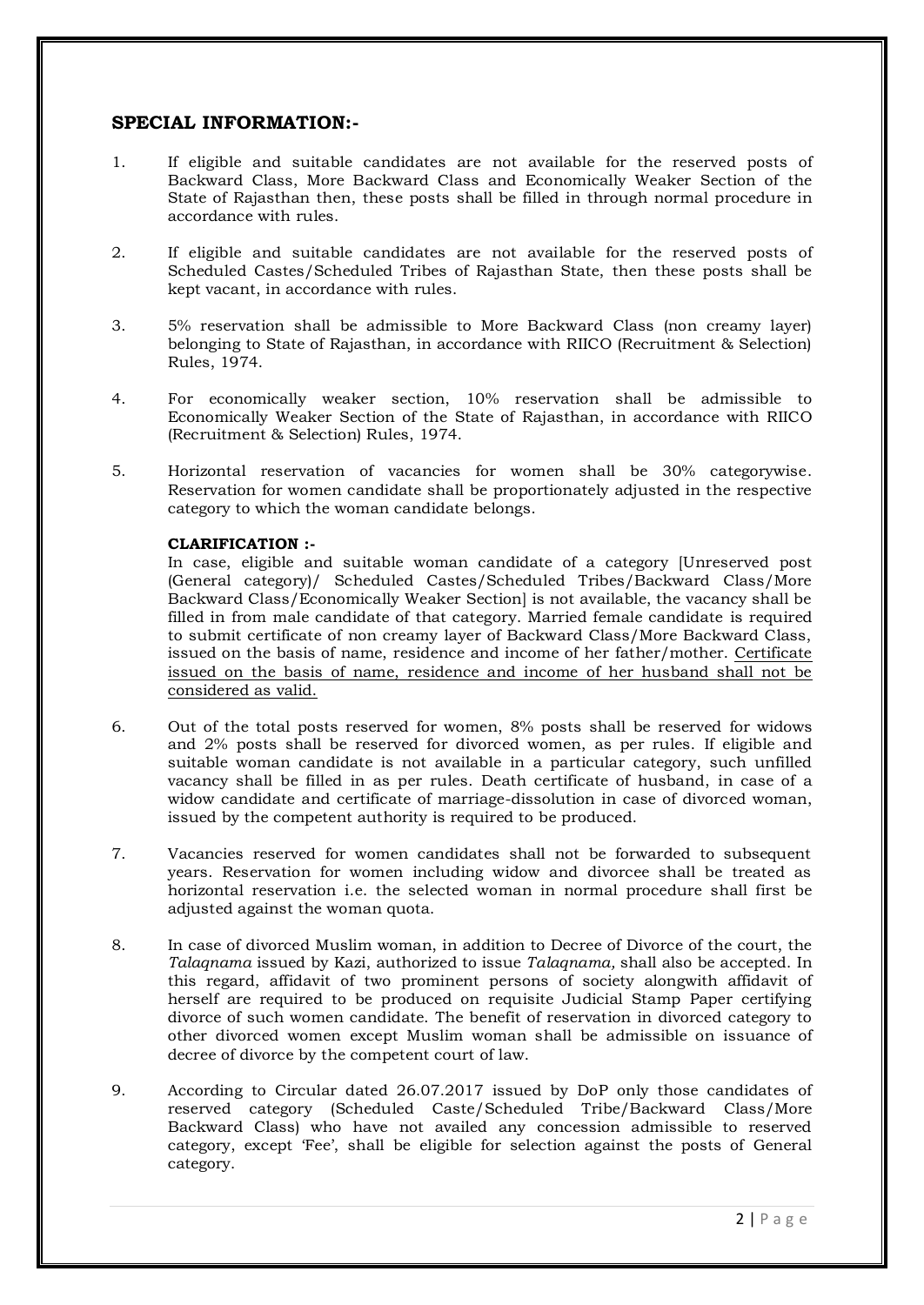- 10. The benefit of reserved posts of Scheduled Caste, Scheduled Tribe, Backward Class, More Backward Class and Economically Weaker Section is only admissible to bonafide residents of the State of Rajasthan. **The candidates of Scheduled Caste/Scheduled Tribe/Backward Class/ More Backward Class/Economically Weaker Section of a State other than Rajasthan State/Union Territories shall be treated as candidate of General category**. Therefore, such benefit is not admissible to the candidates of other States/Union territories and they have to apply under the General category. According to judgement dated 30.08.2018, passed in Civil Appeal No. 1085/2013 by Hon"ble Supreme Court and the judgement dated 18.09.2018 passed in DBSAW No. 1116/2018 by Hon"ble Rajasthan High Court, a woman of a State other than Rajasthan State who becomes bonafide resident of Rajasthan State after marriage, the benefit of reservation in SC/ST/OBC/MBC category shall not be allowed to her for public employment. Therefore, they have to apply under the General category.
- 11. The reservation of reserved posts for specially abled persons is also horizontal reservation, i.e., the candidate belonging to General category/Scheduled Castes/Scheduled Tribes/Backward Class/ More Backward Class/Economically Weaker Section shall be adjusted to that category respectively.
- 12. According to the Rights of Persons with Disabilities Rules, 2018, where in any recruitment year, any vacancy cannot be filled up due to non-availability of a suitable person with benchmark disability or for any other sufficient reasons, such vacancy shall be carried forward in the subsequent recruitment year and that will be filled up according to the provisions of the Rights of Persons with Disabilities Act, 2016.
- 13. The candidate with disability should necessarily mention his category and particular category of disability, at appropriate places, in the online application form.
- 14. Such candidates who are covered under the category of specially abled persons are required to produce a explicit certificate of disability in the Permanent Disability Certificate given by the Medical Officer, authorized by the appropriate Government, as per Rajasthan Rights of Persons with Disabilities Rules, 2018. According to Rajasthan Employment of Physically handicapped Rules, if the disability is 40% or more in the certificate so issued by the Medical Board, then only the candidate shall be considered eligible for the posts reserved for persons with disability.
- 15. According to the State Government"s Notification No. F.5(31)DOP/A-II/84 dated 21.11.2019 the reservation to outstanding sports persons shall be 2% of total vacancies. The reservation of reserved posts for outstanding sports persons is also horizontal reservation, i.e., the candidate belonging to General category/Scheduled Caste/Scheduled Tribe/Backward Class/ More Backward Class/Economically Weaker Section shall be adjusted to that category respectively. In case of nonavailability of eligible and suitable candidates for reserved posts, such unfilled vacancy shall be filled in, as per rules, through normal procedure and such reserved vacancies shall not be carried forward for subsequent years. Only those candidates are required to apply, under the category of outstanding sports persons, who possess the qualification as mentioned in State Government"s Notification No. F.5(31)DOP/A-II/84 dated 21.11.2019 and are bonafide residents of the State of Rajasthan. The candidate possessing any other qualification shall not be considered for selection on the reserved posts for outstanding sports persons.
- 16. The outstanding sports person is required to produce sports certificate issued prior to the last date for submitting the application for present recruitment.
- 17. A candidate who possesses prescribed qualification for more than one post is required to submit online application separately for each post.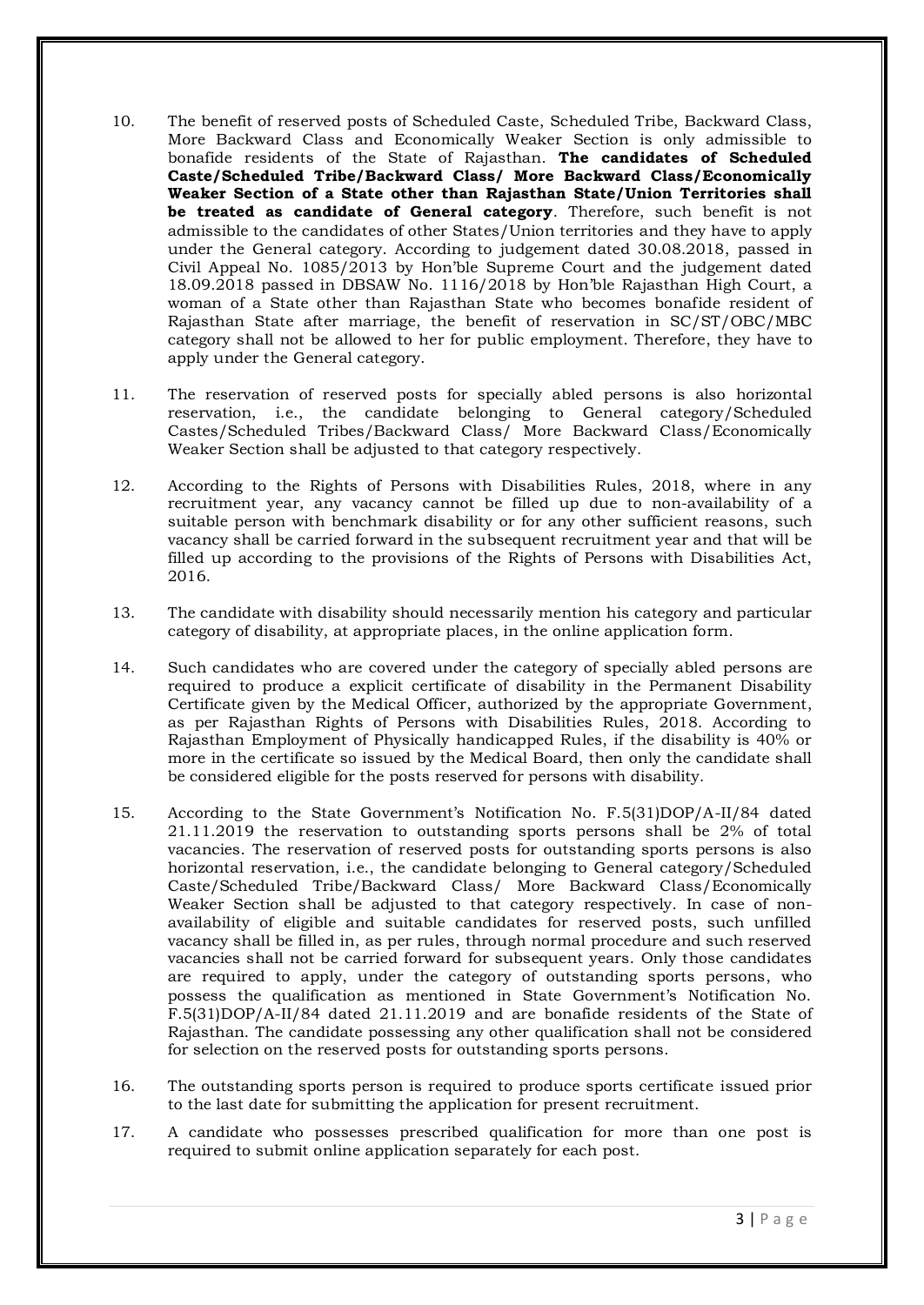# **(2) SALARY/REMUNERATION:**

Appointment of selected candidates will be made for Probation Period for a initial period of two years. A fixed remuneration, as mentioned below, shall be payable to such candidates during the probation period:

| SI.<br>No. | Name of Post                                         | Pay Matrix  | Fixed<br>Remuneration<br>(Rupees per<br>month) |
|------------|------------------------------------------------------|-------------|------------------------------------------------|
| 1.         | Deputy Manager (Industrial<br>Development/Technical) | Level-14    | $39,300/-$                                     |
| 2.         | Programmer                                           | Level- $12$ | $31,100/-$                                     |
| 3.         | Assistant Site Engineer (Civil)                      | Level-11    | $26,500/-$                                     |
| 4.         | <b>Assistant Accounts Officer</b><br>Grade-II        | Level- $11$ | $26,500/-$                                     |
| 5.         | Junior Legal Officer                                 | Level-11    | $26,500/-$                                     |
| 6.         | Junior Engineer (Power)                              | Level- $11$ | $26,500/-$                                     |
| 7.         | <b>Assistant Programmer</b>                          | Level-10    | $23,700/-$                                     |
| 8.         | Stenographer                                         | Level-10    | $23,700/-$                                     |
| 9.         | Draughtsman-cum-Tracer (Civil)                       | Level-8     | $18,500/-$                                     |
| 10.        | <b>Junior Assistant</b>                              | Level-6     | $15,100/-$                                     |

On successful completion of above Probation Period, the salary shall be payable in regular Pay-Matrix. The regular salary with other allowances shall be paid, as per rules.

# **(3) EDUCATIONAL QUALIFICATION AND ELIGIBILITY:-**

| S.<br>No. | <b>Name of Post</b>                                     | Qualification                                                                                                                                                                                                                                                                                                                                                                                           |
|-----------|---------------------------------------------------------|---------------------------------------------------------------------------------------------------------------------------------------------------------------------------------------------------------------------------------------------------------------------------------------------------------------------------------------------------------------------------------------------------------|
| 1.        | Deputy Manager<br>(Industrial<br>Development/Technical) | Degree, from a recognized university, with<br>minimum 60% of marks in engineering<br>(except civil engineering) with MBA.                                                                                                                                                                                                                                                                               |
| 2.        | Programmer                                              | B.E./B.Tech./M.Sc. in Information<br>Technology/ Computer Science/<br>Engineering or Electronics<br>and/Communications or M.C.A. from a<br>recognized University established by Law<br>in India or a qualification recognized as<br>equivalent thereto by the Government<br>OR.<br>ME/M. Tech degree in Information<br>Technology or Computer Science/Engg. Or<br>Electronics and/Communications from a |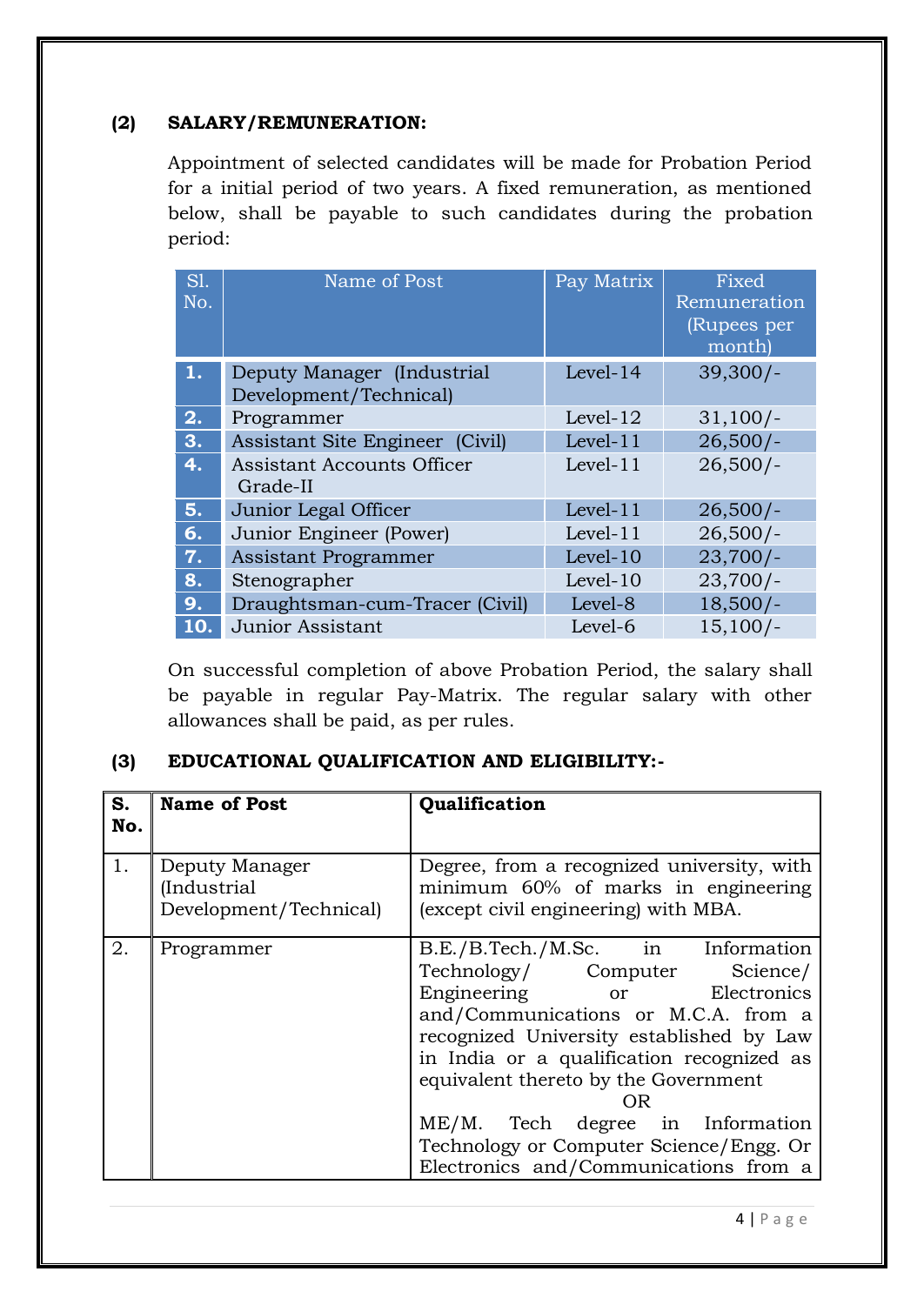|    |                                        | recognized University established by law in<br>India or a qualification recognized as<br>equivalent thereto by the Government.                                                                                                                                                                                                                                                                                                                                                                                                                                                                                                                                                                                                                                                                                                                                                                                                                                                                                                                                   |
|----|----------------------------------------|------------------------------------------------------------------------------------------------------------------------------------------------------------------------------------------------------------------------------------------------------------------------------------------------------------------------------------------------------------------------------------------------------------------------------------------------------------------------------------------------------------------------------------------------------------------------------------------------------------------------------------------------------------------------------------------------------------------------------------------------------------------------------------------------------------------------------------------------------------------------------------------------------------------------------------------------------------------------------------------------------------------------------------------------------------------|
| 3. | Assistant Site Engineer<br>(Civil)     | in<br>have passed Degree<br>Civil<br>Must<br>Engineering with a minimum of<br>60%<br>marks from recognized University.                                                                                                                                                                                                                                                                                                                                                                                                                                                                                                                                                                                                                                                                                                                                                                                                                                                                                                                                           |
| 4. | Assistant Accounts Officer<br>Grade-II | B. Com with minimum 60% Marks from<br>recognized university<br><b>WITH</b><br>Certificate Course<br>in Information<br>Technology (RSCIT)<br>Conducted<br>by<br>Vardhaman Mahaveer Open University,<br>under control of<br>Rajasthan<br>Kota<br>Knowledge Corporation Limited<br><b>OR</b><br>"O" or Higher Level Certificate Course<br>conducted by DOEACC (NIELIT) under<br>control of the Department of Electronics,<br>GoI.<br><b>OR</b><br>Computer Operator & Programming<br>Assistant (COPA/Data Preparation and<br>Computer Software (DPCS) certificate<br>organized under National/State Council of<br>Vocational Training Scheme<br><b>OR</b><br>Diploma in Computer Science/ Computer<br>Applications/Information Technology from<br>a University established by law in India or<br>from an institution recognized by the<br>Government<br><b>OR</b><br>Diploma in<br>Computer<br>Science<br>&<br>Electronics from a Polytechnic Institution<br>recognized by the Government.<br><b>OR</b><br>IT Training Certificate from the institute of<br>CA/CMA. |
| 5. | Junior Legal Officer                   | Law graduate (Professional Degree), from a<br>recognized university, with minimum 55%<br>marks<br>LLM,<br>from<br>or<br>a<br>recognized<br>university.                                                                                                                                                                                                                                                                                                                                                                                                                                                                                                                                                                                                                                                                                                                                                                                                                                                                                                           |
| 6. | Junior Engineer (Power)                | A degree in Electrical Engineering with a<br>minimum of 60% marks from a recognized<br>University.                                                                                                                                                                                                                                                                                                                                                                                                                                                                                                                                                                                                                                                                                                                                                                                                                                                                                                                                                               |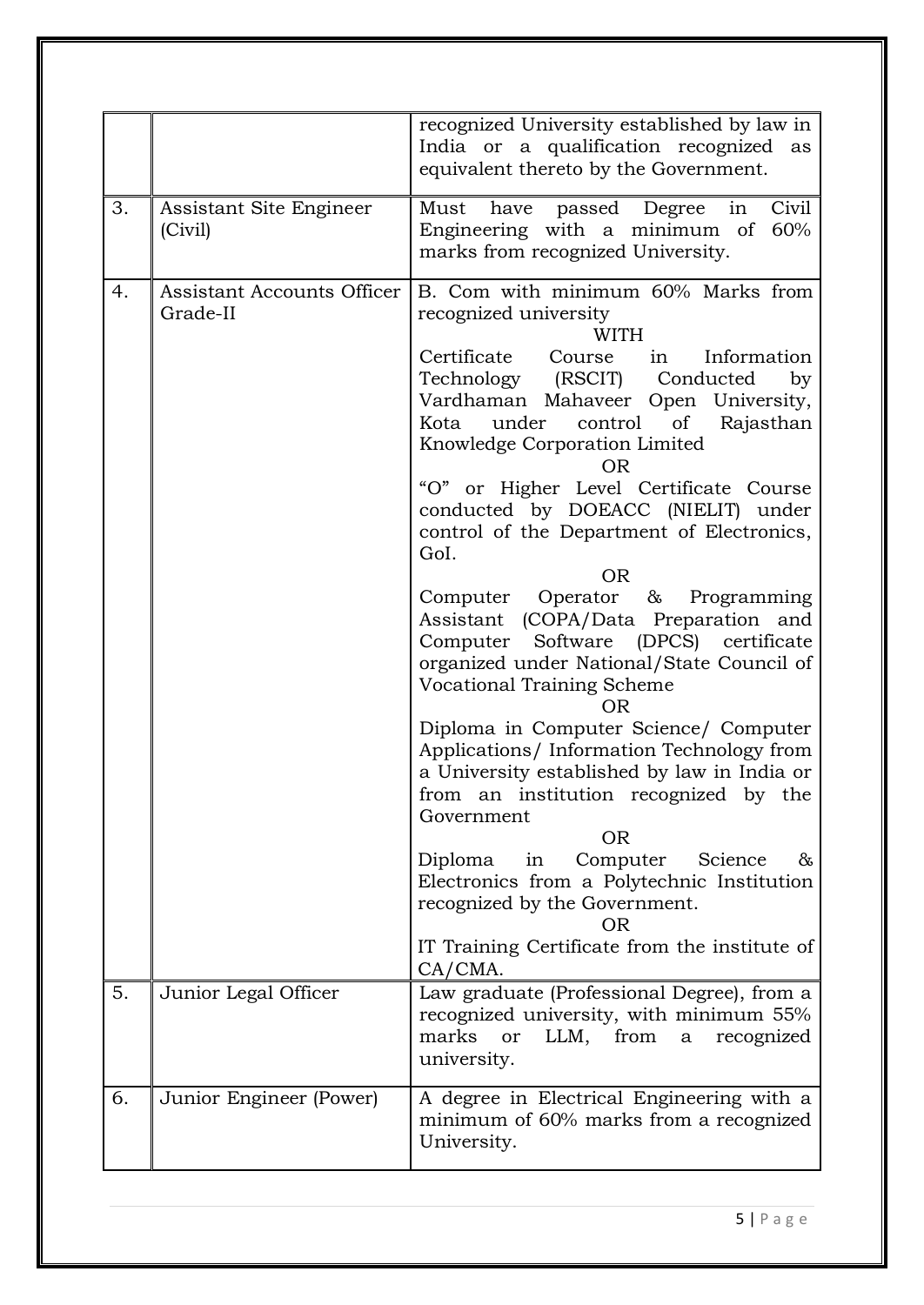| 7. | Assistant Programmer | Graduate or higher degree in Computer<br>Science/Computer Engineering/Computer<br>Applications/Computer<br>Science<br>&<br>Engineering/ Electronics/ Electronics &<br>Communication<br>Information<br>or<br>Technology.<br><b>OR</b>                  |
|----|----------------------|-------------------------------------------------------------------------------------------------------------------------------------------------------------------------------------------------------------------------------------------------------|
|    |                      | Post Polytechnic Diploma in Computer<br>Applications.<br><b>OR</b>                                                                                                                                                                                    |
|    |                      | 3 years Diploma in Computer Science &<br>Engineering/Computer Applications/<br>Information Technology<br><b>OR</b>                                                                                                                                    |
|    |                      | Graduate with Diploma in Computer<br>Science/Computer Applications<br>Information Technology.<br>OR                                                                                                                                                   |
|    |                      | " $O"$<br>Graduate with<br>higher-level<br>or<br>Certificate Course conducted by National<br>Institute of Electronics and Information<br>Technology/ DOEACC under the control of<br>Ministry of Electronics & IT, Government<br>of India<br><b>OR</b> |
|    |                      | Graduate with Computer Operator and<br>Programming Assistant (COPA)/Data<br>Preparation<br>and Computer Software<br>Certificate<br>organized<br>(DPCS)<br>under<br>National/State Council of Vocational<br>Training Scheme.                           |
| 8. | Stenographer         | Senior Secondary from a recognized<br>А.<br>Board or its equivalent examination,<br>And                                                                                                                                                               |
|    |                      | B. "O" or Higher Level Certificate Course<br>conducted by DOEACC under control of<br>Department<br>the<br>of<br>Electronics,<br>Government of India.<br><b>OR</b><br>Certificate Course on computer concept                                           |
|    |                      | by NIELIT, New Delhi.<br><b>OR</b>                                                                                                                                                                                                                    |
|    |                      | Computer Operator & Programming<br>Assistant (COPA)/Data Preparation and<br>Computer Software (DPCS) certificate<br>organized under National/State Council<br>of Vocational Training Scheme.<br><b>OR</b>                                             |
|    |                      | Degree/Diploma/Certificate<br>in                                                                                                                                                                                                                      |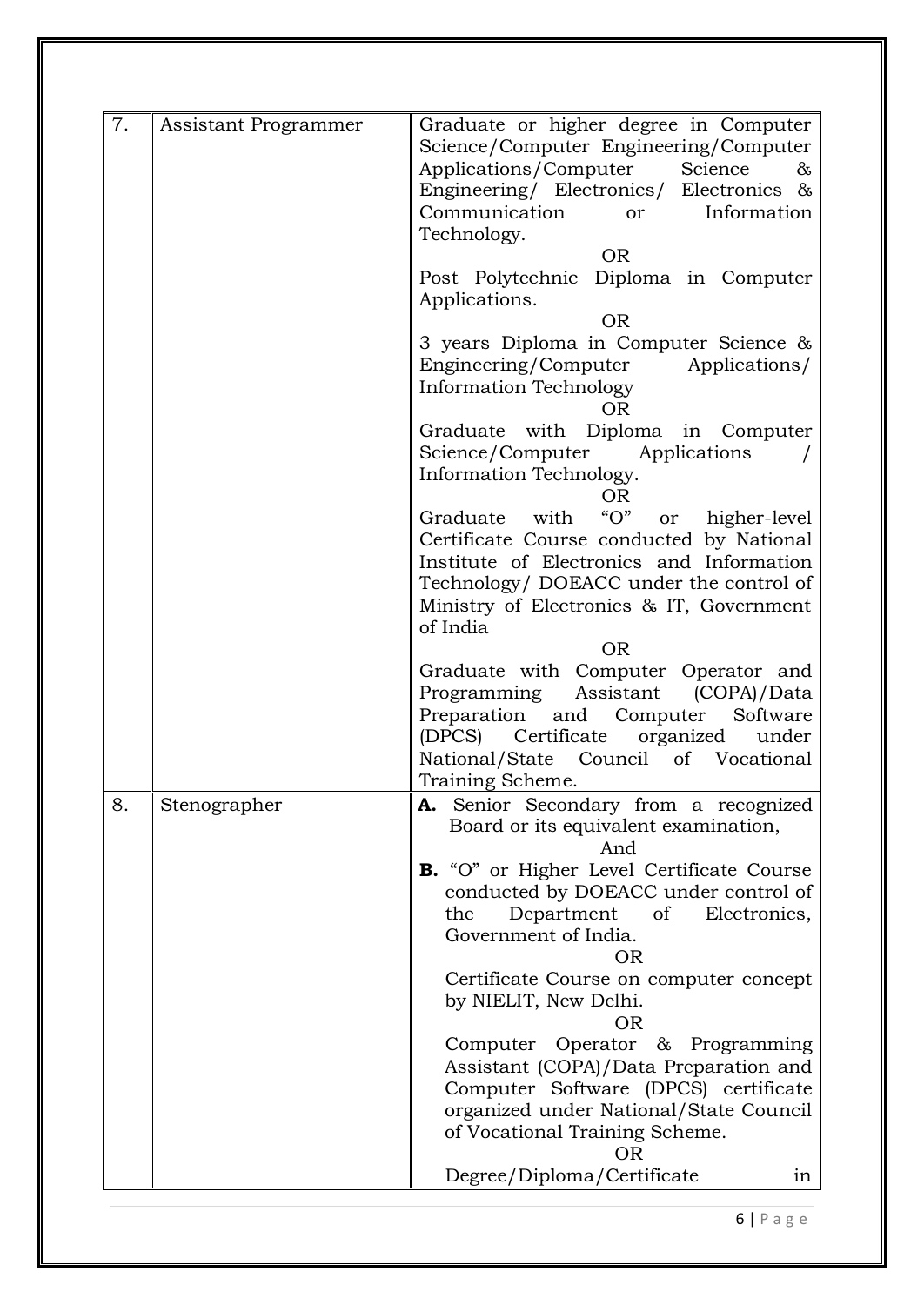|     |                                   | Science/Computer<br>Computer<br>applications<br>from<br>University<br>a<br>established by Law in India or from an<br>institution<br>recognized<br>the<br>by<br>Government.<br><b>OR</b><br>Senior Secondary Certificate from a<br>Board<br>of<br>recognized<br>Secondary<br>Education<br>in<br>the<br>with<br>Country,<br>Science/Computer<br>computer<br>Application as one of the subjects.<br><b>OR</b><br>Diploma in<br>Computer<br>Science<br>&<br>Engineering<br>from a<br>polytechnic<br>institution<br>recognized<br>the<br>by<br>Government.<br><b>OR</b><br>Rajasthan State Certificate Course in<br>Information<br>Technology<br>(RSCIT)<br>Conducted by Vardhaman Mahaveer<br>Open University, Kota under control of<br>Knowledge<br>Corporation<br>Rajasthan<br>Limited.<br><b>OR</b><br>Any equivalent or higher qualification<br>recognized by the Government.<br>Note:- The decision of the Appointing<br>Authority, regarding the qualification or<br>higher<br>qualification<br>of computer<br>possessed by a candidate shall be final. |
|-----|-----------------------------------|-----------------------------------------------------------------------------------------------------------------------------------------------------------------------------------------------------------------------------------------------------------------------------------------------------------------------------------------------------------------------------------------------------------------------------------------------------------------------------------------------------------------------------------------------------------------------------------------------------------------------------------------------------------------------------------------------------------------------------------------------------------------------------------------------------------------------------------------------------------------------------------------------------------------------------------------------------------------------------------------------------------------------------------------------------------|
| 9.  | Draughtsman-cum-Tracer<br>(Civil) | Diploma in Architecture from Polytechnic<br>recognized institute<br>alongwith<br>from<br>knowledge of AUTOCAD software.<br><b>OR</b><br>Certificate course of Draughtsman (Civil)<br>from National Council of Vocational Trade<br>alongwith knowledge<br>of<br><b>AUTOCAD</b><br>software.                                                                                                                                                                                                                                                                                                                                                                                                                                                                                                                                                                                                                                                                                                                                                                |
| 10. | Junior Assistant                  | A. Senior Secondary from a recognized<br>Board or its equivalent examination.<br>And<br>B. "O" or Higher Level Certificate Course<br>conducted by DOEACC under control of<br>Department<br>of<br>Electronics,<br>the<br>Government of India.<br><b>OR</b><br>Certificate Course on computer concept<br>by NIELIT, New Delhi.<br><b>OR</b>                                                                                                                                                                                                                                                                                                                                                                                                                                                                                                                                                                                                                                                                                                                 |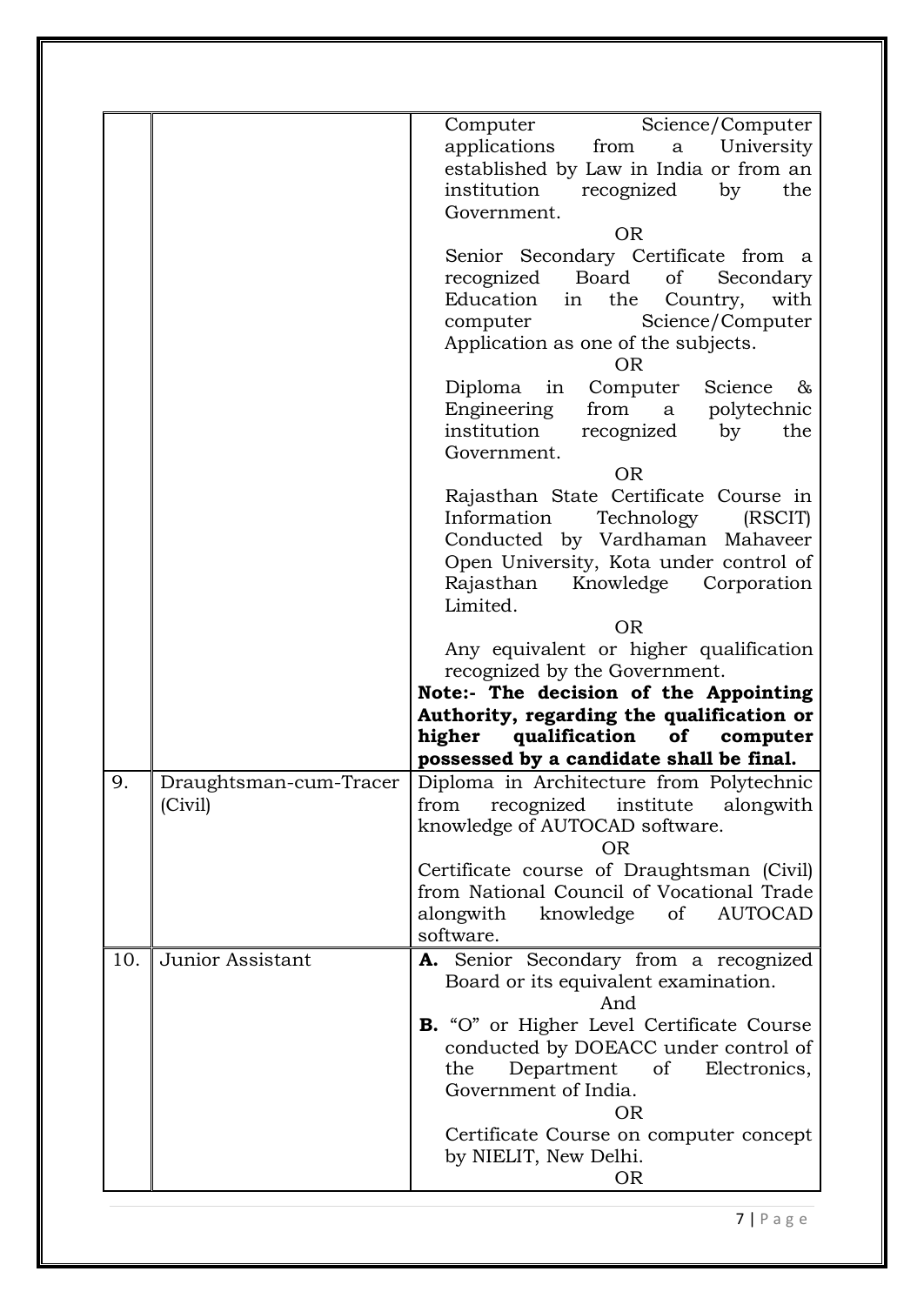| Computer Operator & Programming<br>Assistant (COPA)/Data Preparation and<br>Computer Software (DPCS) certificate<br>organized under National/State Council<br>of Vocational Training Scheme.<br><b>OR</b> |
|-----------------------------------------------------------------------------------------------------------------------------------------------------------------------------------------------------------|
| Degree/Diploma/Certificate<br>1n                                                                                                                                                                          |
| Computer<br>Science/Computer                                                                                                                                                                              |
| applications<br>University<br>from<br>a                                                                                                                                                                   |
| established by Law in India or from an                                                                                                                                                                    |
| institution<br>recognized<br>by<br>the                                                                                                                                                                    |
| Government.<br><b>OR</b>                                                                                                                                                                                  |
| Senior Secondary Certificate from a                                                                                                                                                                       |
| Board<br>recognized<br>of<br>Secondary                                                                                                                                                                    |
| Education<br>with<br>in<br>the<br>Country,                                                                                                                                                                |
| Science/Computer<br>computer                                                                                                                                                                              |
| Application as one of the subjects.                                                                                                                                                                       |
| <b>OR</b>                                                                                                                                                                                                 |
| Diploma<br>Computer<br>Science<br>in<br>&                                                                                                                                                                 |
| Engineering<br>from<br>a polytechnic                                                                                                                                                                      |
| institution<br>recognized<br>the<br>by<br>Government.                                                                                                                                                     |
| <b>OR</b>                                                                                                                                                                                                 |
| Rajasthan State Certificate Course in                                                                                                                                                                     |
| Information<br>Technology<br>(RSCIT)                                                                                                                                                                      |
| Conducted by Vardhaman Mahaveer                                                                                                                                                                           |
| Open University, Kota under control of                                                                                                                                                                    |
| Rajasthan<br>Knowledge<br>Corporation                                                                                                                                                                     |
| Limited.                                                                                                                                                                                                  |
| <b>OR</b>                                                                                                                                                                                                 |
| Any equivalent or higher qualification                                                                                                                                                                    |
| recognized by the Government.                                                                                                                                                                             |

**Note:-** The candidate is required to possess the requisite educational qualification for respective post(s) as on the last date of receiving the application, otherwise the candidate shall not be eligible for applying.

# **(4) CITIZENSHIP**

- (a) a citizen of India, or
- (b) a subject of Nepal, or
- (c) a subject of Bhutan, or
- (d) a Tibetan refugee who came over to India before 1st January, 1962 with the intention of permanently setting in India, or
- (e) a person of Indian origin who has migrated from Pakistan, Burma, Sri Lanka or East African countries of Kenya, Uganda, the United Republic of Tanzania (formerly Tanganyika and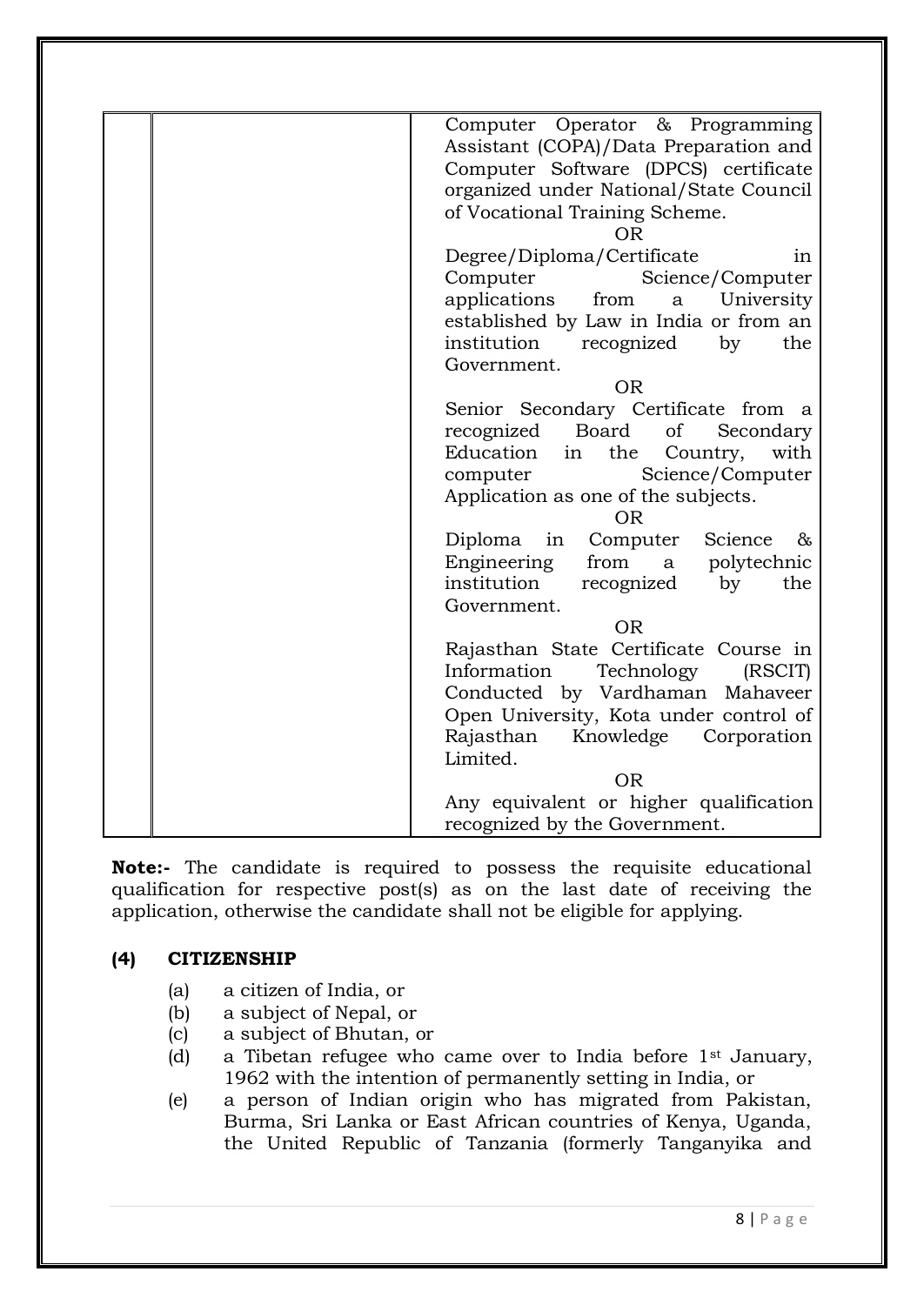Zanzibar), Zambia, Malawi, Zaire and Ethiopia with the intention of permanently setting in India

**Note:** Provided that a candidate belonging to categories (b), (c), (d) and (e) above shall be a person in whose favour a certificate of eligibility has been issued by the Home Department and Justice Department of Government of India.

## **(5) AGE LIMIT:-**

- (1) Age limit of the candidates should be from 18-40 years as on last date of filling the application form.
- (2) Permissible relaxation in the upper age limit prescribed under 5(1) above and relaxations in upper age shall be as follows:-

| S.<br>No. |                               | <b>Category of the candidates</b>                                                                                                                                        | Age<br>relaxation<br>permissible<br>beyond the<br><b>Upper</b> age<br>limit |
|-----------|-------------------------------|--------------------------------------------------------------------------------------------------------------------------------------------------------------------------|-----------------------------------------------------------------------------|
| 1.        |                               | Male Candidates belonging to the Scheduled<br>Castes, Scheduled Tribes, Backward Classes,<br>More Backward Classes and Economically<br>Weaker Section of Rajasthan State | 5 (Five) Years                                                              |
| 2.        | Category                      | Women Candidates belonging to General                                                                                                                                    | 5 (Five) Years                                                              |
| 3.        |                               | Women Candidates belonging to Scheduled<br>Castes, Scheduled Tribes, Backward Classes,<br>More Backward Classes and Economically<br>Weaker Section of Rajasthan State    | 10 (Ten) Years                                                              |
| 4.        | Persons<br>with<br>disability | General Category<br>Backward Classes/<br>More<br><b>Backward Classes</b><br>Scheduled Castes/Scheduled<br>Tribes                                                         | 10 (Ten) Years<br>13 (Thirteen)<br>Years<br>15 (Fifteen)<br>Years           |

## **Provisions for relaxation in Age Limit**

### **Note:**

1) There shall be no upper age limit for widow and divorcee women candidate.

**Explanation :-**In the case of widow, she will have to furnish a death certificate of her husband issued by the competent authority and in case of divorcee she will have to furnish the adequate proof in this regard.

2) The provisions for relaxation in upper age limit, as mentioned above, are non-cumulative i.e. the benefit of any one provision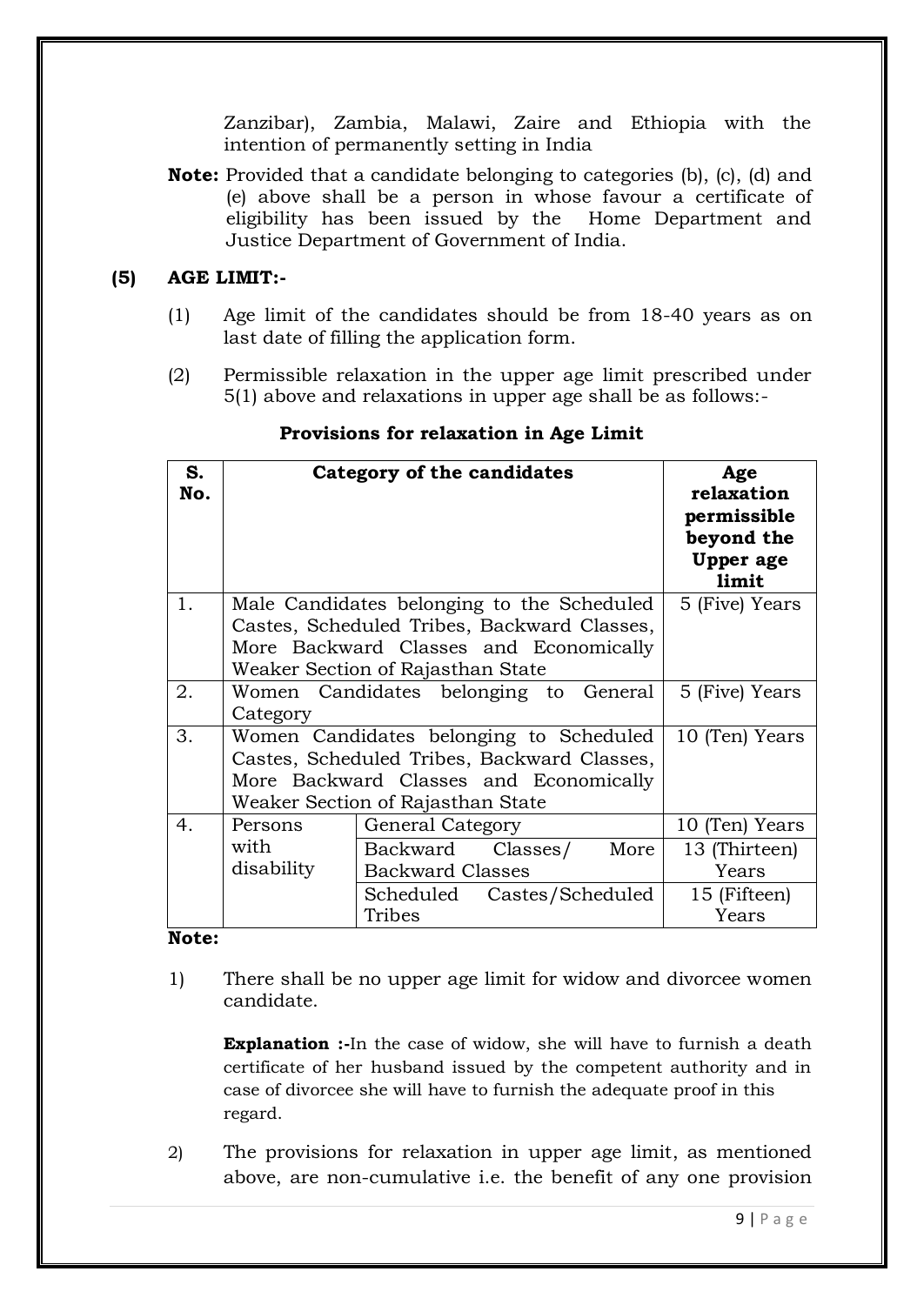as mentioned above shall be given for relaxation in upper age limit. No benefit of relaxation shall be given by clubbing more than one provision.

- 3) According to Circular dated 26.07.2017, issued by Department of Personnel, Government of Rajasthan if the candidate of reserved category (SC/ST/BC/MBC/EWS) who has availed any concession admissible to reserved category, in addition to "Fee", then they shall not be considered for selection against the posts of General category.
- 4) There shall be no upper age limit in the case of widow and divorcee but at the time of appointment, their age should be less than the age of superannuation fixed by RIICO.

### **(6) PERIOD FOR SUBMITTING APPLICATION**

### **From Date 17/10/2021 to Date 13/11/2021 Upto 11.59 PM**

### **(7) EXAMINATION FEE**

|     | For the posts from S. No. 01 to 08                                                                                                                                                                                       |             |
|-----|--------------------------------------------------------------------------------------------------------------------------------------------------------------------------------------------------------------------------|-------------|
| (a) | For the candidate of Unreserved (General) category<br>and creamy layer category of Backward Class/More<br>Backward Class of the state of Rajasthan                                                                       | Rs. 1000/-  |
| (b) | For the candidate of non-creamy layer category of<br>Backward Class/More Backward Class<br>of<br>Rajasthan and Economically Weaker Sections of<br>the state of Rajasthan                                                 | $Rs.750/-$  |
| (c) | For all Specially Abled Persons and the candidate of<br>Scheduled Caste and Scheduled Tribe of the state<br>of Rajasthan and annual income of family is less<br>than Rs. 2.50 Lakh<br>For the posts of Sl. No. 09 and 10 | $Rs. 500/-$ |
| (a) | For the candidate of Unreserved (General) category<br>and creamy layer category of Backward Class/More<br>Backward Class of the state of Rajasthan                                                                       | Rs. 700/-   |
| (b) | For the candidate of non-creamy layer category of<br>Backward Class/More Backward Class of the state<br>of Rajasthan and Economically Weaker Sections<br>the state of Rajasthan                                          | $Rs. 525/-$ |
| (c) | For all Specially Abled Persons and the candidate of<br>Scheduled Caste and Scheduled Tribe of the state<br>of Rajasthan and annual income of family is less<br>than Rs. 2.50 Lakh                                       | $Rs. 350/-$ |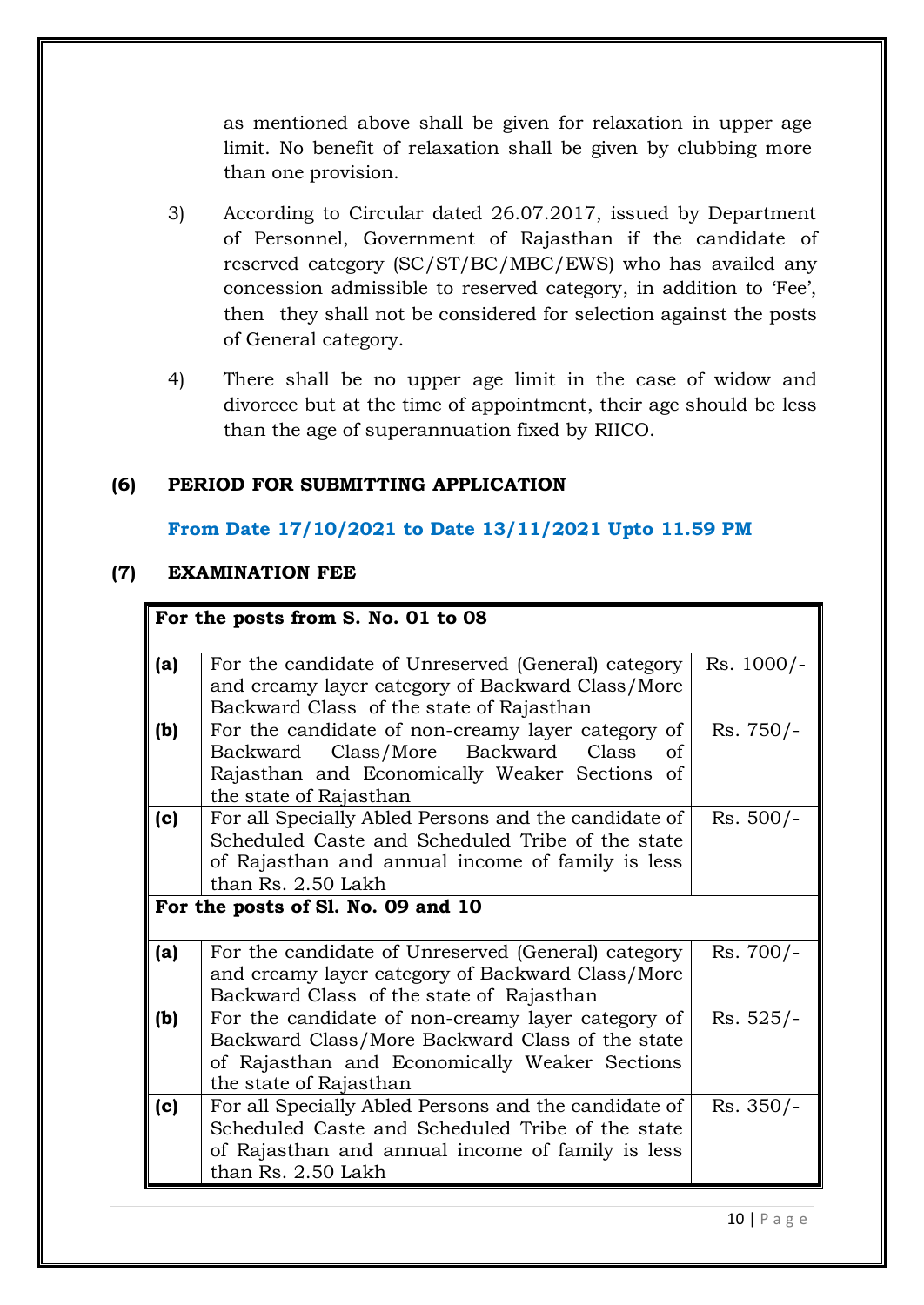### **Note:-**

- 1. The candidate of Scheduled Caste/Scheduled Tribes/Backward Class/More Backward Class/Economically Weaker Sections of a State other than Rajasthan/Union Territories shall be treated as a candidate of General category. Hence, such candidates are liable to pay the examination fee as fixed for the General category candidates.
- 2. According to Circular dated 02.05.2018 issued in respect to the decision taken by the Government of Rajasthan in view of economic condition of candidate of all categories, the candidate"s fee to enter in a recruitment/examination/selection for such candidates of all categories whose annual income of family is less than Rs.2.50 lakh shall be payable same as of the candidates of Scheduled Caste/Scheduled Tribes. According to the said Circular, the candidates who opted for annual income of family less than Rs. 2.50 lakh at the time of online application, are required to submit the Income Certificate, duly issued by the competent authority, at the time of checking for eligibility. Otherwise the candidate shall be liable to deposit the difference of amount as per his respective category. The above benefit shall only be admissible to the candidates of State of Rajasthan. The applicants of a State, other than Rajasthan, are liable to pay the examination fee as fixed for the General category's candidates.

### **(8) SELECTION PROCEDURE –**

Selection of the candidates shall be made through a competitive examination. This examination can be organized online/off-line, the details of which shall be published on website of RIICO in due course of time. For selection of candidates, the merit list shall be prepared on the basis of marks secured in the examination, as under:

| S.  |                                                         |                | Written<br><b>Examination</b> | Proficiency | <b>Total</b><br><b>Marks</b> |
|-----|---------------------------------------------------------|----------------|-------------------------------|-------------|------------------------------|
| No. | Name of post                                            | Part-<br>First | Part-<br>Second               | Test        |                              |
| 1.  | Deputy Manager<br>(Industrial<br>Development/Technical) | 180<br>Marks   | 270<br>Marks                  |             | 450<br>Marks                 |
| 2.  | Programmer                                              | 180<br>Marks   | 270<br>Marks                  | 100 Marks   | 550<br>Marks                 |
| 3.  | Assistant Site Engineer<br>(Civil)                      | 180<br>Marks   | 270<br>Marks                  |             | 450<br>Marks                 |
| 4.  | Assistant Accounts Officer<br>Grade-II                  | 180.<br>Marks  | 270<br>Marks                  |             | 450<br>Marks                 |
| 5.  | Junior Legal Officer                                    | 180<br>Marks   | 270<br>Marks                  |             | 450<br>Marks                 |
| 6.  | Junior Engineer (Power)                                 | 180<br>Marks   | 270<br>Marks                  |             | 450<br>Marks                 |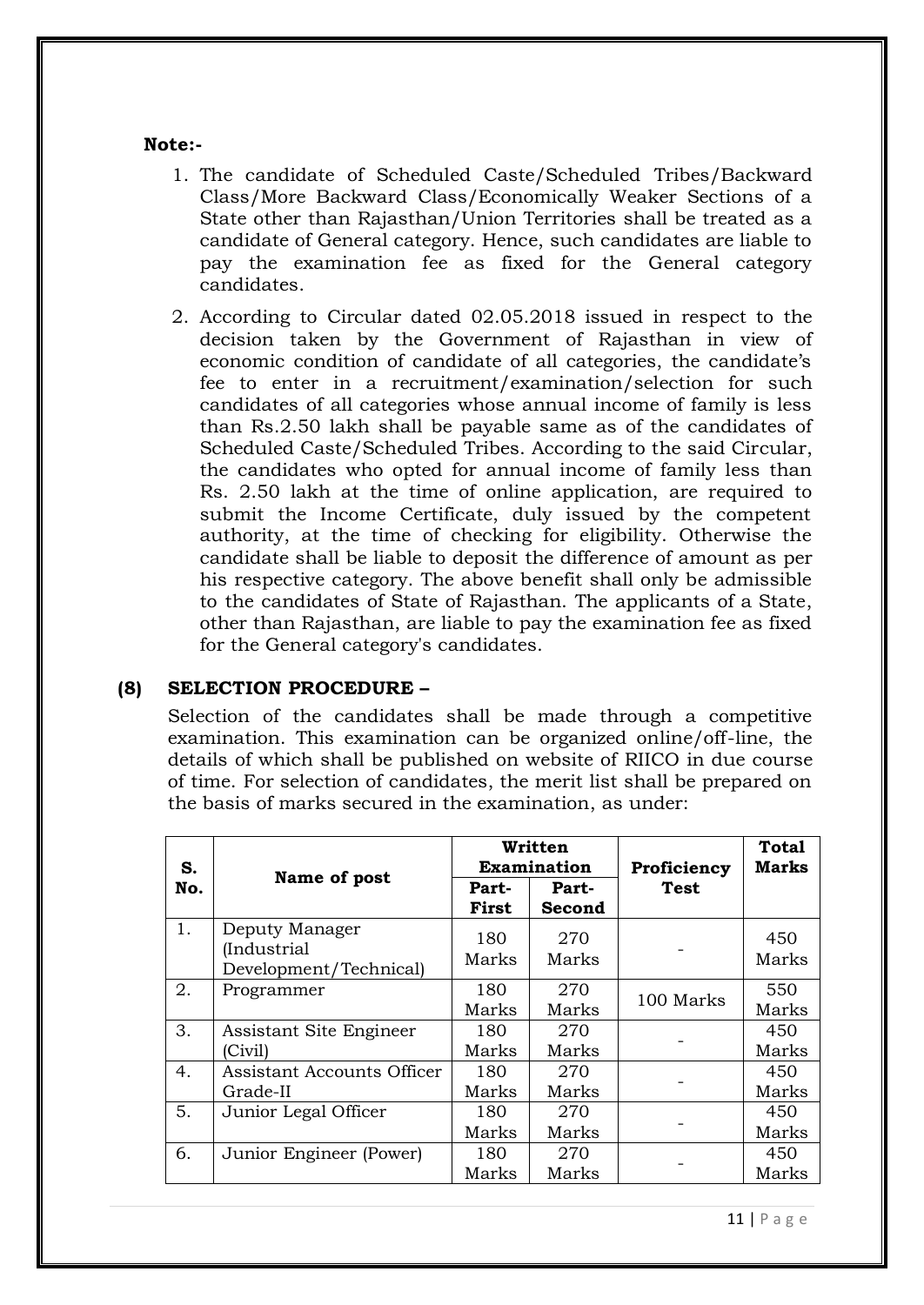| S.  |                                   |                | Written<br><b>Examination</b> | Proficiency | <b>Total</b><br><b>Marks</b> |
|-----|-----------------------------------|----------------|-------------------------------|-------------|------------------------------|
| No. | Name of post                      | Part-<br>First | Part-<br>Second               | <b>Test</b> |                              |
| 7.  | Assistant Programmer              | 180<br>Marks   | 270<br>Marks                  | 100 Marks   | 550<br>Marks                 |
| 8.  | Stenographer                      | 180<br>Marks   | 270<br>Marks                  | 100 Marks   | 550<br>Marks                 |
| 9.  | Draughtsman-cum-Tracer<br>(Civil) | 180<br>Marks   | 270<br>Marks                  | 100 Marks   | 550<br>Marks                 |
| 10. | Junior Assistant                  | 180<br>Marks   | 270<br>Marks                  | 100 Marks   | 550<br>Marks                 |

**\* Only those candidates, who have obtained minimum qualifying marks, as mentioned in the scheme of examination, shall be eligible for appearing in the proficiency test. Out of these eligible candidates, maximum five times of candidates of respective vacancies of the posts, shall be called for appearing in the proficiency test.** 

## **(9) EXAMINATION PLAN AND SYLLABUS**

| S.<br>No. | Name of post                                         |             |
|-----------|------------------------------------------------------|-------------|
| 1.        | Deputy Manager (Industrial<br>Development/Technical) | Annexure-1  |
| 2.        | Programmer                                           | Annexure-2  |
| 3.        | Assistant Site Engineer (Civil)                      | Annexure-3  |
| 4.        | Assistant Accounts Officer Grade-II                  | Annexure-4  |
| 5.        | Junior Legal Officer                                 | Annexure-5  |
| 6.        | Junior Engineer (Power)                              | Annexure-6  |
| 7.        | Assistant Programmer                                 | Annexure-7  |
| 8.        | Stenographer                                         | Annexure-8  |
| 9.        | Draughtsman-cum-Tracer (Civil)                       | Annexure-9  |
| 10.       | Junior Assistant                                     | Annexure-10 |

## **(10) CENTRE FOR EXAMINATION AND MONTH**

The date and Centre for examination shall be declared separately at due course of time. RIICO reserves all the right to change the centre, month, date of examination and allotment of centre for examination including change there in.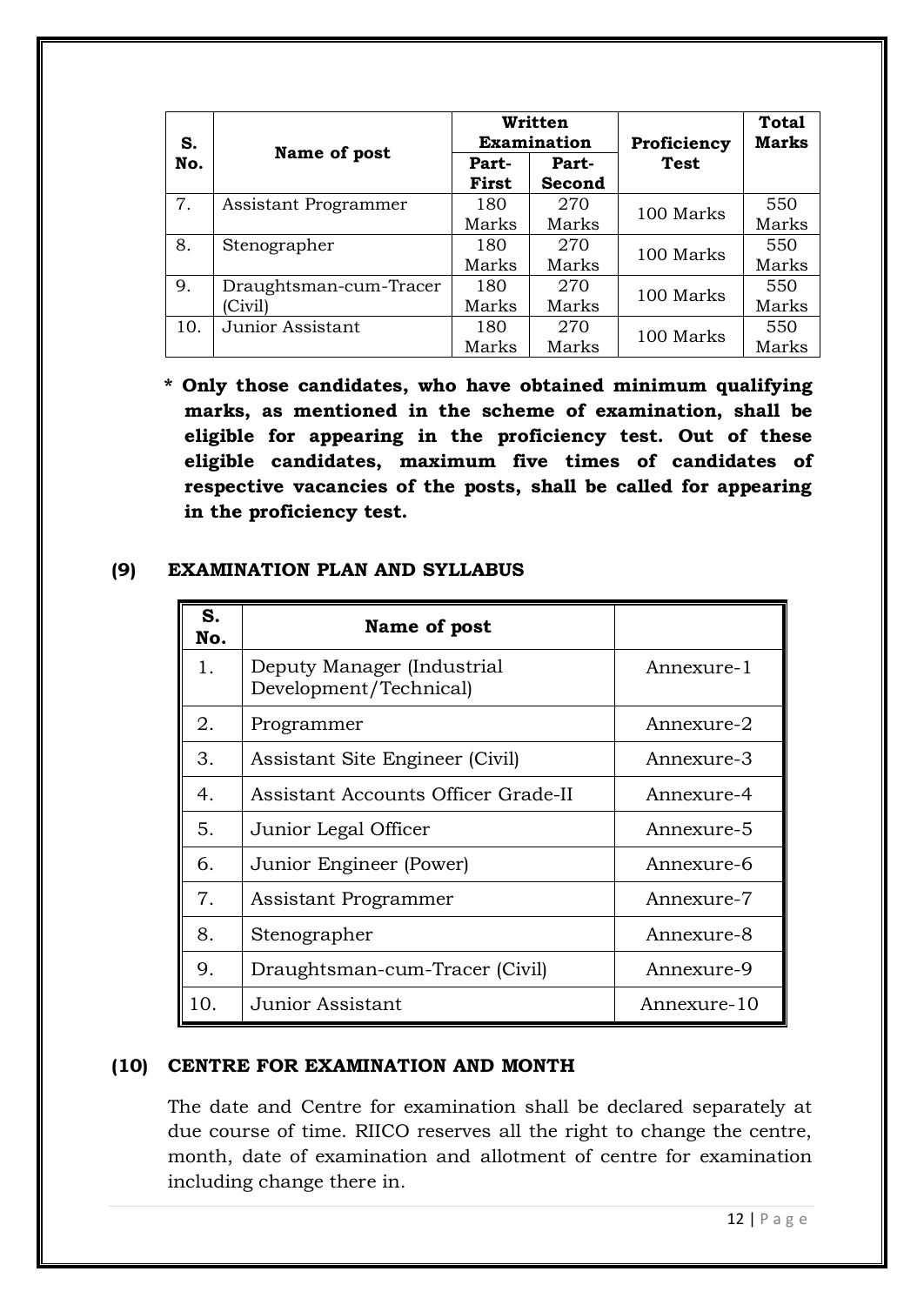All questions in written examination paper shall be objective type.

# **(11) PROCEDURE FOR SUBMITTING ONLINE APPLICATION FORM**

- 1. Prior to submitting Online Application form for above posts, first of all the candidate will have to select Recruitment Portal by clicking on "Recruitment 2021" link available at RIICO"s website **http:/[/www.riico.co.in](http://www.industries.rajasthan.gov.in/riico)**. The applicants should go through the Instructions given for Applicants in respect of Detailed Advertisement and respective service rules. Thereafter, the candidate should only submit Online Application.
- 2. No fee shall be refunded to the candidate whose application has been rejected. If the application form has been accepted online but later on, for any reason (which also includes an error of software) the application is found to be inappropriate, than such application will be rejected. Hence, it is necessary that the candidate must ensure his eligibility, in respect of his qualification, prior to online submission of Application form.
- 3. The candidate should ensure about payment of examination fee before the last date of submitting the application so that verification of any pending transaction in respect of payment could be done, well in time.
- 4. After submitting the online application form, every candidate shall necessarily get the application serial number. If the application No. is not mentioned or received by the candidates, it implies that the application is not submitted properly and merely the preview of application form shall not be considered as submission of complete application.
- 5. In case the candidate is facing any kind of difficulty at the time of submitting application form, he can contact at the helpline e-mail : recruitment@riico.co.in address given at portal of the RIICO.
- 6. The candidate should submit online application only for such category for which he is eligible to apply.
- 7. The candidates who fall under creamy layer category of Backward Class/More Backward Class of Rajasthan and also other candidates belonging to other State/Union Territories other than Rajasthan having category of SC/ST/Backward Class/More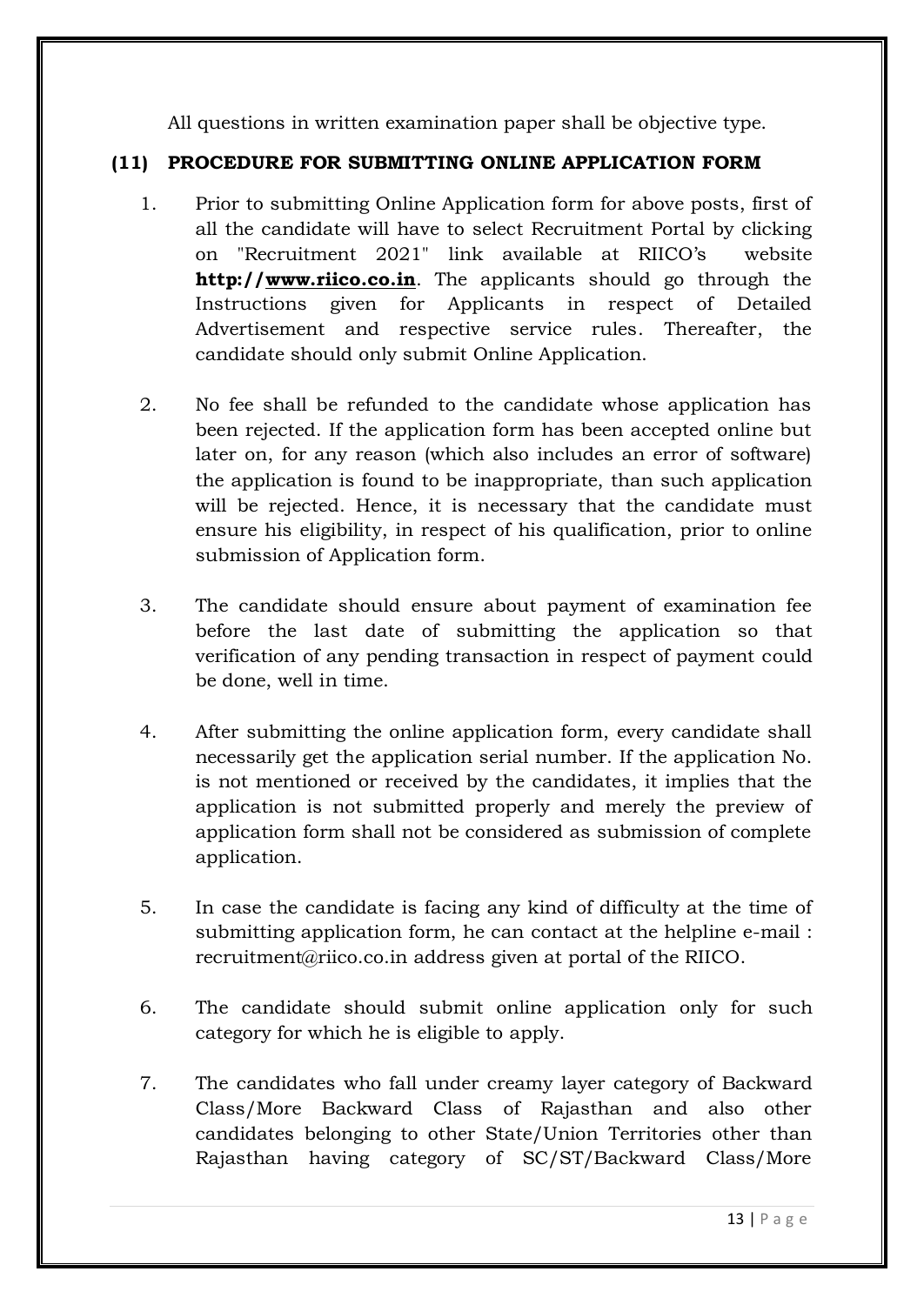Backward Class (Creamy layer and non-Creamy layer)/EWS fall under General category. Hence, such candidates are required to apply under General category for respective post(s) by making payment of fee prescribed for the candidates of General category.

- 8. No document related to showing eligibility of educational qualification, reservation, age etc. should be attached with online application form.
- 9. After submitting online application form, the candidate is required to take a printout of hard copy of the application form and keep it with himself.
- 10. Under any circumstances, any kind of online or off-line/hand written application form of the candidate, shall not be accepted by RIICO except online application submitted as per above mentioned procedure.

# 11. **Guidelines for Scanning and Uploading of Photograph and Signature:-**

- (i) Guidelines for Scanning and Uploading of Photograph
	- a) The application can be rejected, if the photograph and signatures are not clear.
	- b) The applicant should upload recent coloured photo (not later than 6 months old). Do not use mobile"s or any self generated photos.
	- c) The background of photo should be white or of light colour.
	- d) The face of applicant should atleast cover 50% space of photo.
	- e) Face and forehead of the applicant in the photo should not be covered by any cloth, shadow, hairs. Head, eyes, nose and chin of the applicant should be clearly visible.
	- f) If the applicant wear glasses then he can wear glasses but make sure that there are no reflections/flash on glasses.
	- g) There should not be black or dark glasses in the photo of the applicant.
	- h) Size of file should be between 20kb-50kb.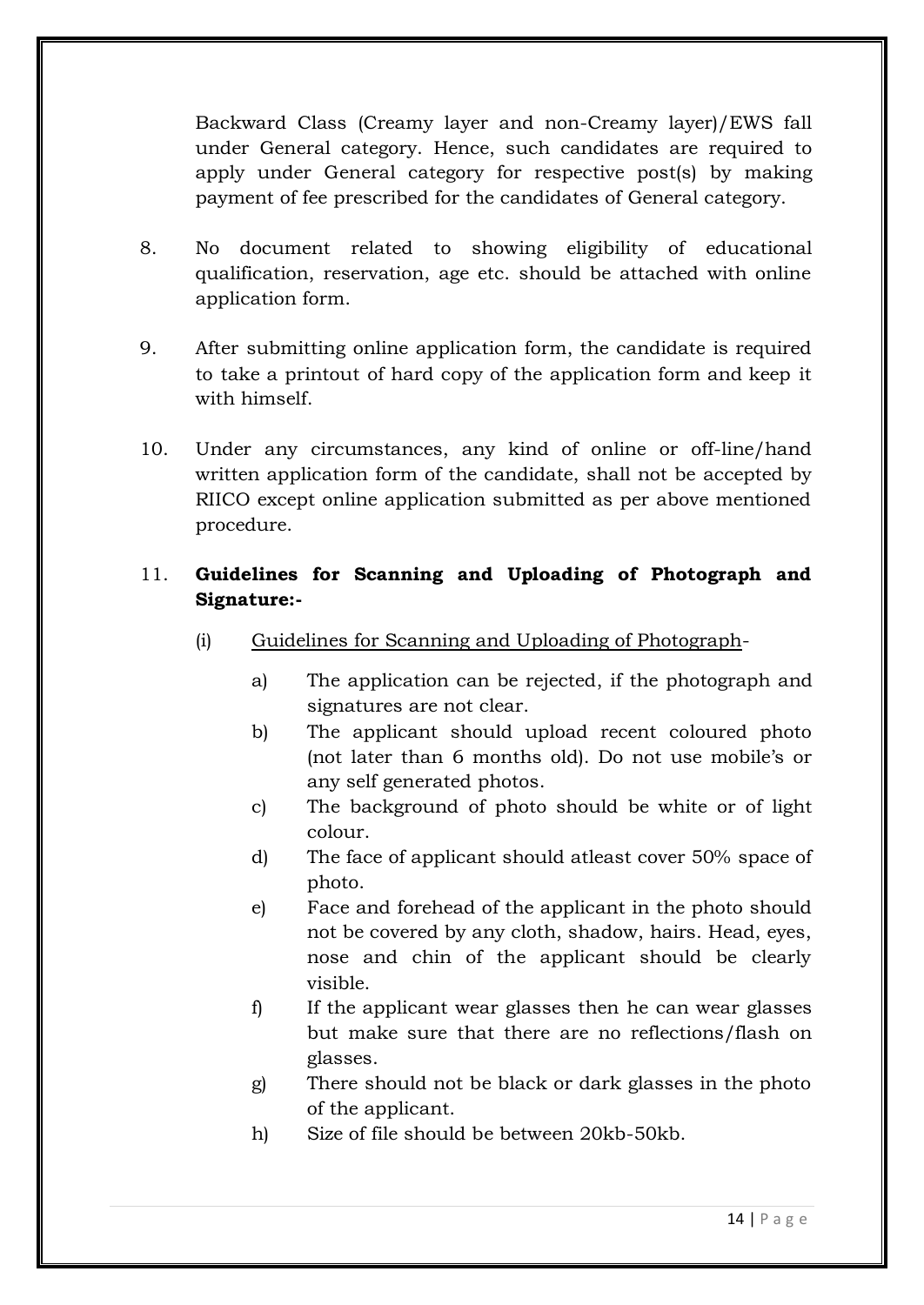- i) The size of scanned image should not be more than 50kb.
- j) At the time of examination, the photo attached with call letter/attendance sheet should be matched with the applicant otherwise the applicant may be declared as disqualified.
- (ii) Guidelines for Scanning and Uploading of Signature
	- a) The applicant will put his/her signature on white paper (A4 size) in a rectangular box of 7cm width and 2cm height with black or dark blue ink pen.
	- b) The signature should only be made by the applicant himself. Signature by any other person shall not be acceptable.
	- c) After signing in the rectangular box, scanning the image and cropping it to upto the size of rectangular box and upload the same.
	- d) At the time of examination, the signature of applicant made on call letter/attendance sheet should be matched with the uploaded signatures otherwise the applicant may be declared as disqualified.
	- e) Only JPEG Format shall be accepted.
	- f) Size of file should be between 10kb to 30kb.
	- g) The size of signature should not be more than 30kb.
	- h) Photograph of signature, taken by using a mobile phone, shall not be accepted.

## **(12) INFORMATION RELATED TO MODIFICATION IN ONLINE APPLICATION:-**

In case of any discrepancy, after submitting online application, the candidate may rectify errors in online application in following manner:

1. If a candidate wants to make modifications in online application then he can make modifications in online application by making payment of scheduled fee of Rs. 300/- within 03 days after the last date of filling of application forms. Modifications in online application shall only be allowed in the entries other than the category, post of the candidate, District & State Domicile, Special Abled status and Annual Family Income. The procedure for making modifications in online application and depositing scheduled fee for modifications shall be same as to the procedure for submitting online application.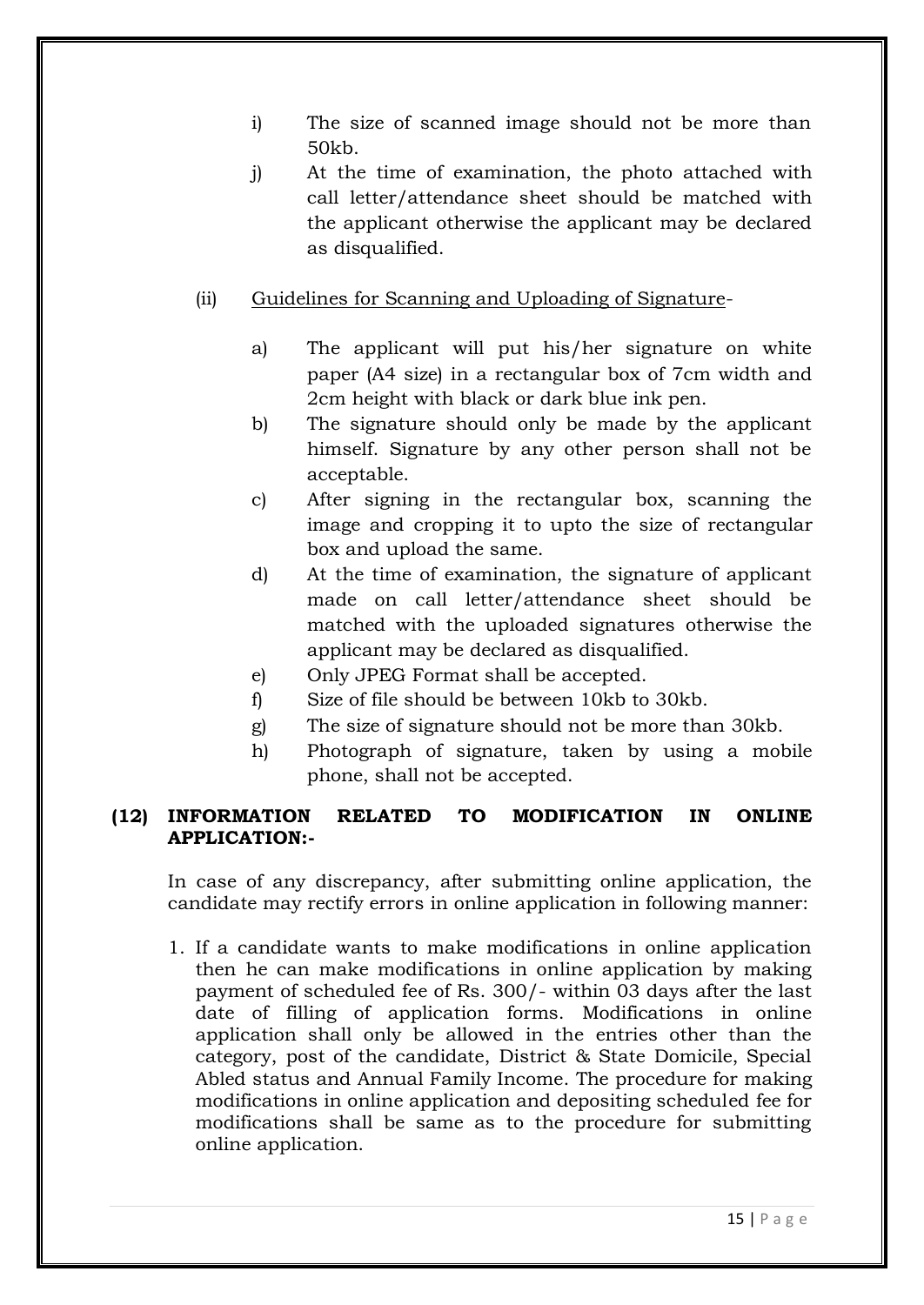2. Any modification/alteration by the candidate through a mode other than the above procedure shall not be accepted by RIICO Thereafter, no online/off-line modification/alteration of any kind shall be accepted. The candidate himself shall be wholly responsible for such error and there shall be no legal right to the candidate to make any modification/alteration.

# **(13) CALL LETTER**

The **call letters** shall be uploaded by RIICO on the **website http://www.riico.co.in** and **no call letter will be sent by post**. After deciding the date of examination, the information regarding uploading of call letters to the candidates shall be communicated through website. **The candidates are advised to check the website of RIICO on regular basis.**

## **(14) FACILITY OF SCRIBE:**

Generally, the answers of the questions are to be written by all the candidates themselves with their own hands. The facility of scribe shall be admissible only to those disabled persons for which provisions are made under the Rajasthan Rights of Persons with Disabilities Rules, 2018 but this facility shall not be made available to the candidates, who have become temporarily unfit for written work due to sudden incident. Guidelines for persons with benchmark disabilities using a scribe are enclosed herewith as **Appendix-"A".**

## **(15) MOST IMPORTANT POINTS/NOTE:-**

- 1) The candidate is required to indicate only that mobile number and e-mail ID, on which he wants to receive information related to examination, proficiency test, etc. through SMS / e-mail. In case of non-receipt of information due to network problem and/or change/closer of mobile number and e-mail ID, mentioned in the online application, the candidate himself shall be responsible.
- 2) The candidates are advised to fill-up their online application carefully. Prior to filling of online application, the candidates must assure themselves that all entries are filled up in correct manner. Further action will be taken by RIICO considering that the entries filled up in online application by the candidates are correct.
- 3) The candidate submit his online application in the prescribed time without waiting for the last date of submitting of the application, otherwise RIICO shall not be responsible for any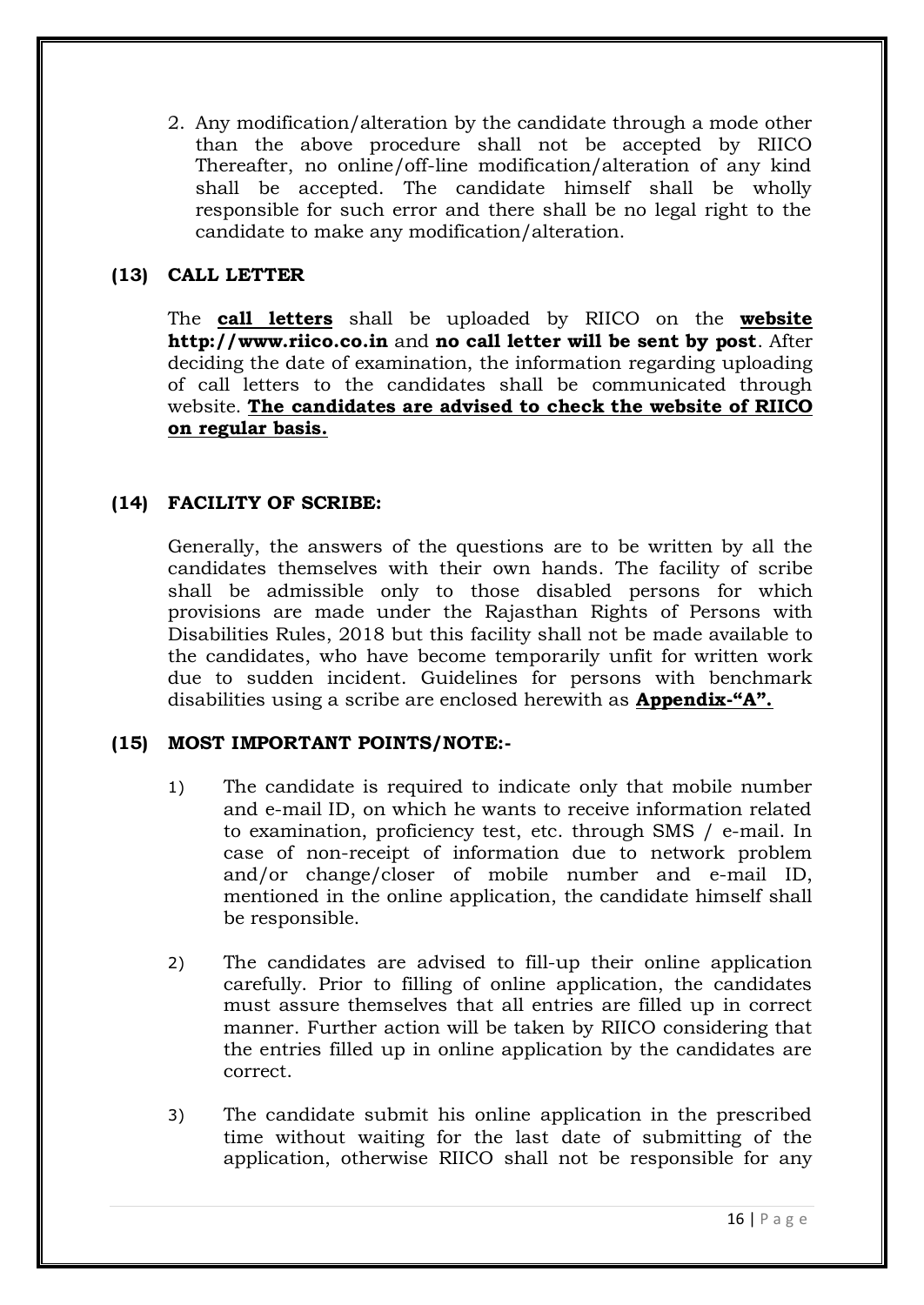network problem, and the candidate himself shall be responsible.

- 4) In case of any wrong entry/mistake at the time of fillingup/getting filled up online application by the candidate himself/or by e-mitra/or through any other source, the candidate himself shall solely be responsible for it. Therefore, the candidate must first of all necessarily check the entries relating to his/her cast/class/category, age (date of birth), eligibility etc. in PREVIEW of online application and only thereafter **SUBMIT** online application after rectifying the errors, if any, and compulsorily re-check it, after getting its print. The whole liability of any such error shall be of the candidate. The candidate is also directed that if the candidate is going to apply through e-mitra or any other source, the candidate must get submission of online application in his/her presence at e-mitra or any other source. The candidate himself/herself shall be responsible for any mistake or negligence committed by e-mitra or any other source.
- 5) On applying in a wrong category, the application form of the candidate can be rejected at any level by the RIICO for which the candidate shall be fully responsible.
- 6) Checking of eligibility (age, qualification, category etc.) of the candidates shall be done by the RIICO on the basis of information given in online application. If the candidate is found ineligible on the basis of information given by him, then his online application shall not be accepted for which whole responsibility will be of the candidate himself.
- 7) The applicants whose duly filled online application forms have been received on at the website of RIICO, upto the last date, shall provisionally be given entry to the recruitment examination by RIICO mere issuance of call letter for the examination does not mean that his/her candidature has been finally considered right or the entries mentioned in the application form by the candidate have been considered correct. Checking of eligibility of the candidates shall be done separately by the RIICO

In case of provisional selection, the candidate shall have to present **the detailed application form in two copies alongwith original documents, photocopies of all necessary self attested documents and copy of e-call letter issued for examination at** RIICO.

8) A woman who has applied under category of widow/divorcee, till the last date of receiving online application. If she remarriages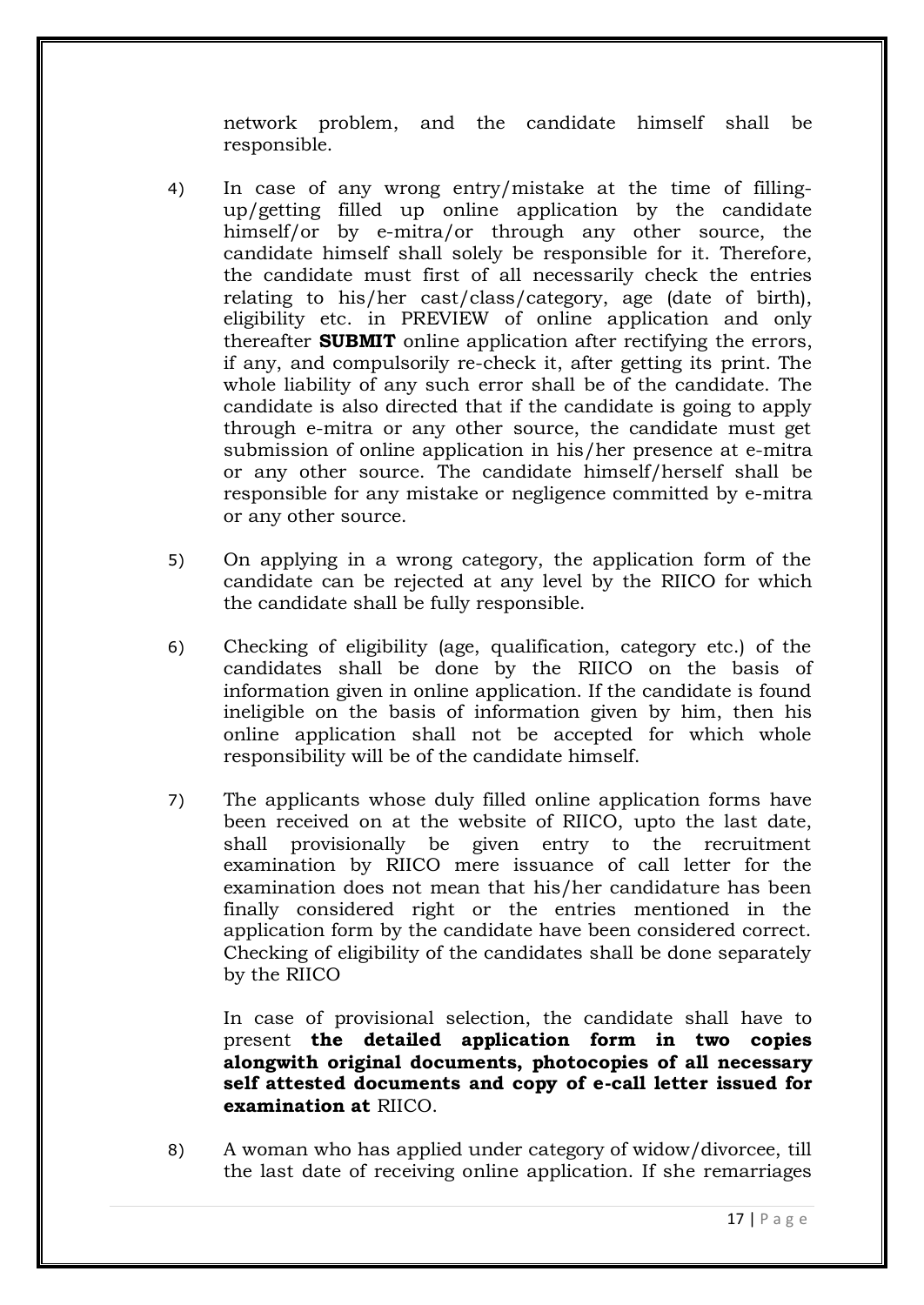after the last date of receipt of online application form, even then the benefit of category of widow/divorcee will be extended to her. In the same manner, after the last date of receipt of online application form and prior to issuance of main result of examination of each phase, a candidate who has become Specially Abled or any female candidate who has become widow or divorcee, as the case may be, he/she is necessarily required to change his/her category by sending email to **recruitment@riico.co.in** supported by requisite documents for availing benefit of Specially Abled /widow/divorcee category, as the case may be, otherwise the benefit of Specially Abled/widow/divorcee category shall not be given. If the case/suit related to divorce of candidate is under consideration/pending in Court of law and the decree has not been passed, then the benefit of divorcee category/class shall not be extended. Also, the woman of widow/divorcee category is required to submit an affidavit of this effect that she has not made remarriage till the last date of online application or she is falling still under widow/divorcee category.

- 9) A candidate can apply for a post only when he/she fulfills complete norms/standards related to desired educational qualification under the prescribed minimum and maximum age limit mentioned in the advertisement for that particular post. Also, no other qualification except the above desired educational qualification given in this advertisement shall be accepted by the RIICO A candidate possessing educational qualification as mentioned in the advertisement shall be treated eligible otherwise will be treated ineligible.
- 10) The candidates are required to necessarily ensure compliance of detailed guidelines mentioned in E-call letter.
- 11) During the course of examination, the candidate must necessarily take into consideration the guidelines indicated in O.M.R. Sheet (question-answer sheet). The candidate himself/herself shall be responsible for any mistake/omission committed by him/her in O.M.R. Sheet and RIICO will not be responsible.
- 12) During the course of examination, the candidate must necessarily take into consideration the guidelines indicated in question-paper. The candidate himself/herself shall be responsible for any mistake/omission committed by him/her due to non-compliance of guidelines given in the question-paper and RIICO will not be responsible.
- 13) In case of any error in the question-paper or wrong/right of more than one answer or mistake/error in answer-key or any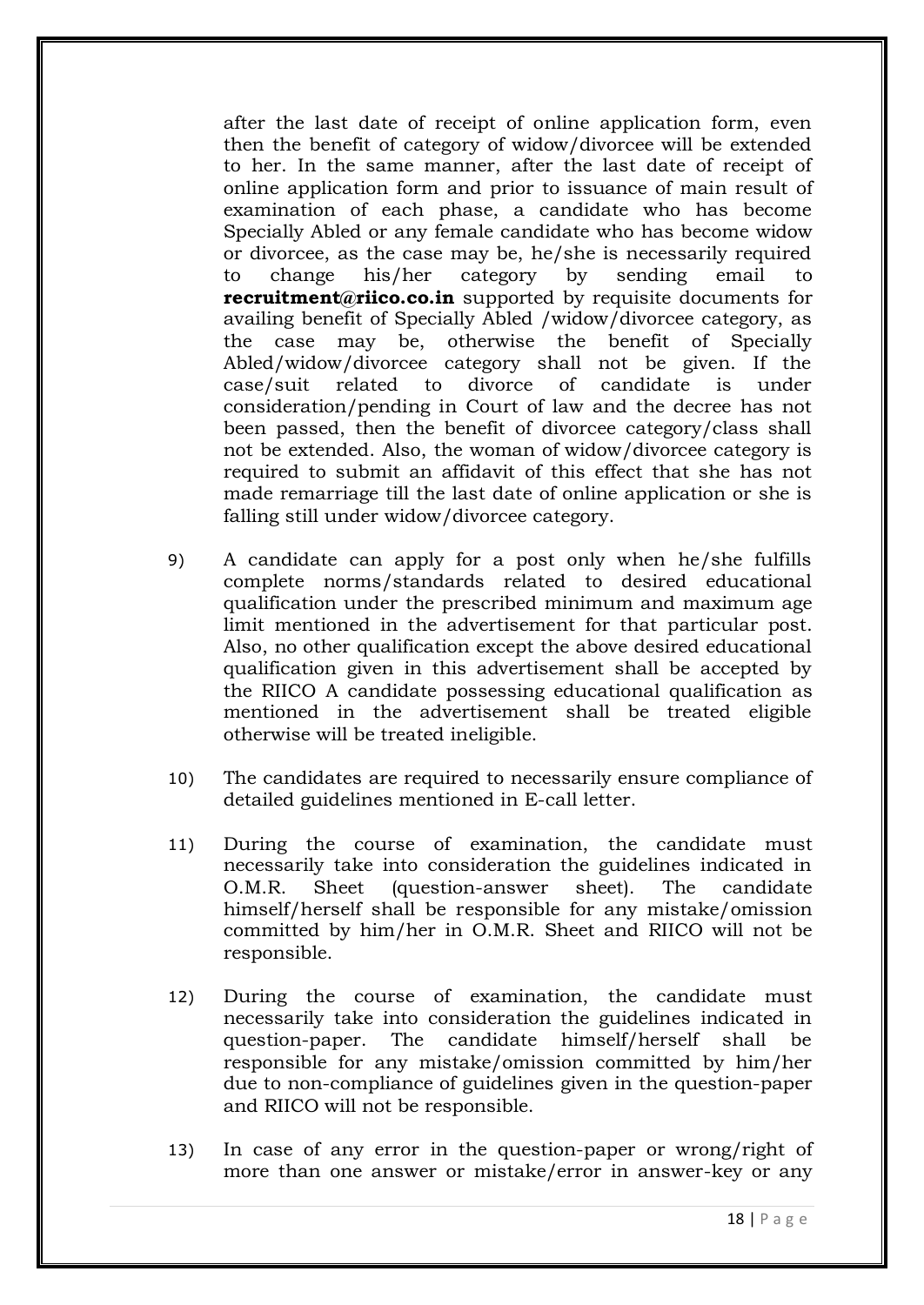kind of dispute in respect to question-answers, RIICO shall have the right to consider the result issued on the basis of final answer-key prepared by a panel of subject experts nominated by RIICO which will be acceptable to all the candidates. Any kind of dispute in this regard shall not be accepted.

- 14) For non-compliance of instructions given by Centre Superintendent/invigilator/an officer or employee appointed by the RIICO or any kind of improper behavior at examination centre or use of inappropriate measures in examination by the candidate, the RIICO/Centre Superintendent may take all such actions against the candidate which he thinks fit and action will be taken against the such candidate, as per law.
- 15) The option of Hindi or English as a medium of examination under the examination organized by the RIICO shall be according to nature of exam, provisions of relevant rules and at discretion of RIICO. The question paper in objective examinations may be of any kind i.e. either monolingual or bilingual. The decision with regard to language of question paper i.e. monolingual or bilingual is taken by RIICO depending upon the job requirement of the post and technical expectation of the subject.

## **(16) OTHER IMPORTANT INSTRUCTIONS:**

- 1. During the pendency of recruitment process, information related to this recruitment would not be provided under "The Right to Information Act, 2005". On completion of the recruitment process, the desired information could be provided as per rules.
- 2. The candidate is required to submit all related original documents/certificates, on being required by the RIICO or relevant appointment authority, on the basis of which they are lodging any kind of claim.
- 3. No travelling allowance/meal allowance shall be payable to a candidate for appearing in written examination and proficiency examination.
- 4. Result of examination shall be communicated by uploading on the authorized website http://www.riico.co.in of RIICO. No information will be provided individually to any candidate.
- 5. A candidate should not bring with him/her mobile phone, Bluetooth, calculator, smart watch and any other electronic/communication devices and purse etc. in the premises of examination-hall/examination centre. A candidate can only bring the articles of necessary use in examination like, pen, pencil,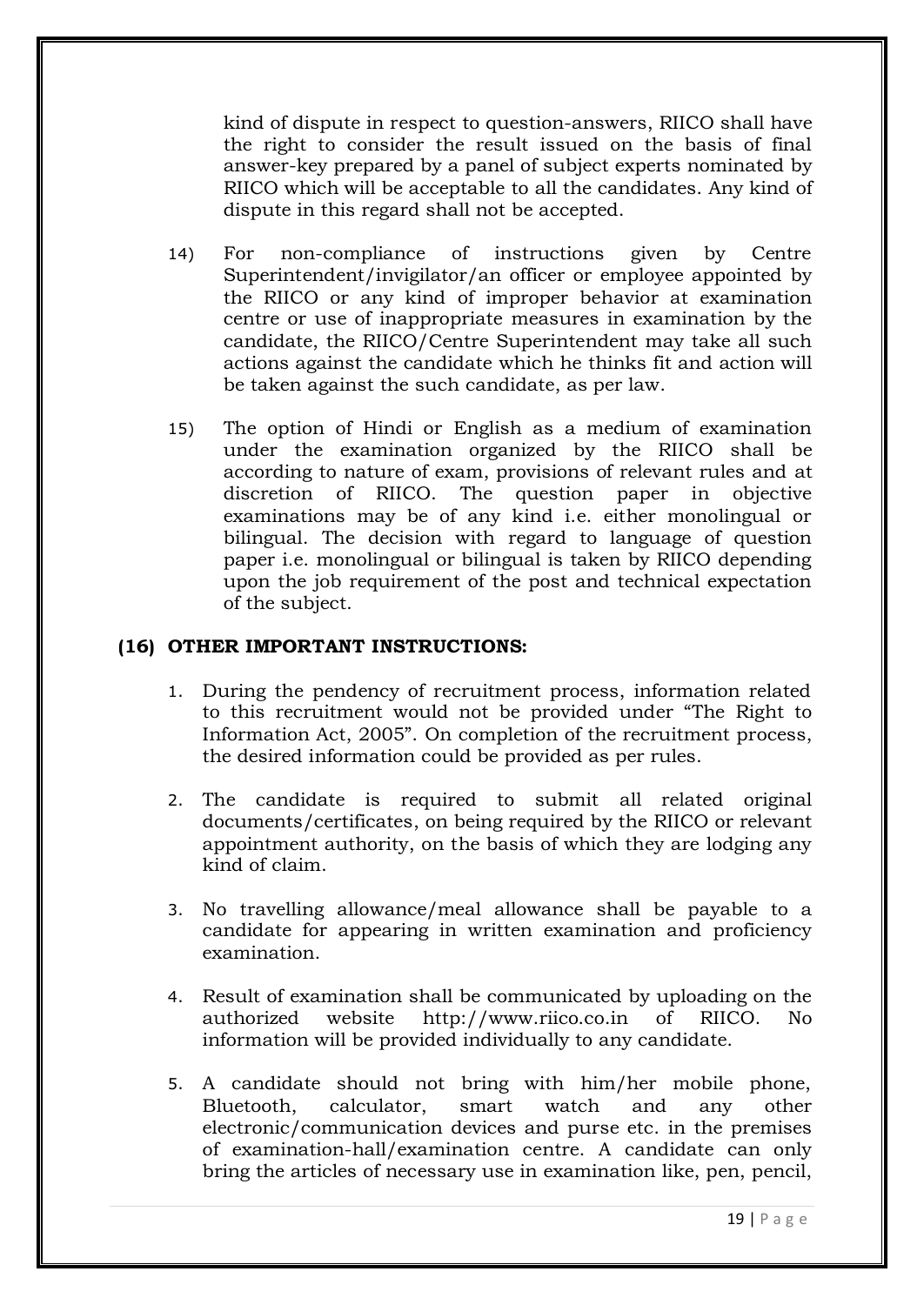call-letter or the material directed by the RIICO or allowed by invigilator deployed by RIICO in premises.

- 6. The candidates shall only use surgical mask on the face within premises of examination-hall/examination centre.
- 7. There is no permission for bringing/keeping mobile phone, Bluetooth, calculator, smart watch and any other electronic/communication devices in the premises where examination is being organized. There will be no responsibility of centre superintendent/coordinator of examination and RIICO for the safety of any such material.
- 8. The candidates shall have to comply with instructions given by Centre Superintendent/invigilator/an officer or employee appointed by the RIICO. In case of violation of these instructions, appropriate legal and disciplinary action including ban in appearing in the examination to be conducted in future can be taken against the concerned candidate.
- 9. Merely issuance of call letter for appearing in the examination does not mean that his/her candidature has been finally considered valid or the entries mentioned in the application form by the candidate have been considered accurate. At the time of checking of original documents of the candidate and eligibility, as per rules, if ineligibility is found on the basis of non-fulfilling of necessary conditions such as age, educational qualification and scheduled cast/scheduled tribes/backward class/more backward class/economically weaker section/woman/widow/divorced etc. then his/her candidature for this examination can be rejected at any level for which the candidate himself/herself shall be responsible.

## **(17) SPECIAL NOTE:-**

If the candidate has any objection related to error in the questions of question-paper, then an online representation/complaint/objection can be submitted on making payment of prescribed fee of Rs. 1000/- (only one thousand rupees) within 48 hours after the conducted examination. An appropriate action will be taken by the RIICO on representation/complaint/objection received in scheduled time and the objections representation/complaint submitted without evidence will not be considered. Any objection/complaint/representation received after scheduled time shall not be considered in any way by the RIICO. In case, the objection/complaint/ representation is found in order, then the prescribed fee of Rs. 1000/- paid for filing the objection, shall be refunded to the candidate.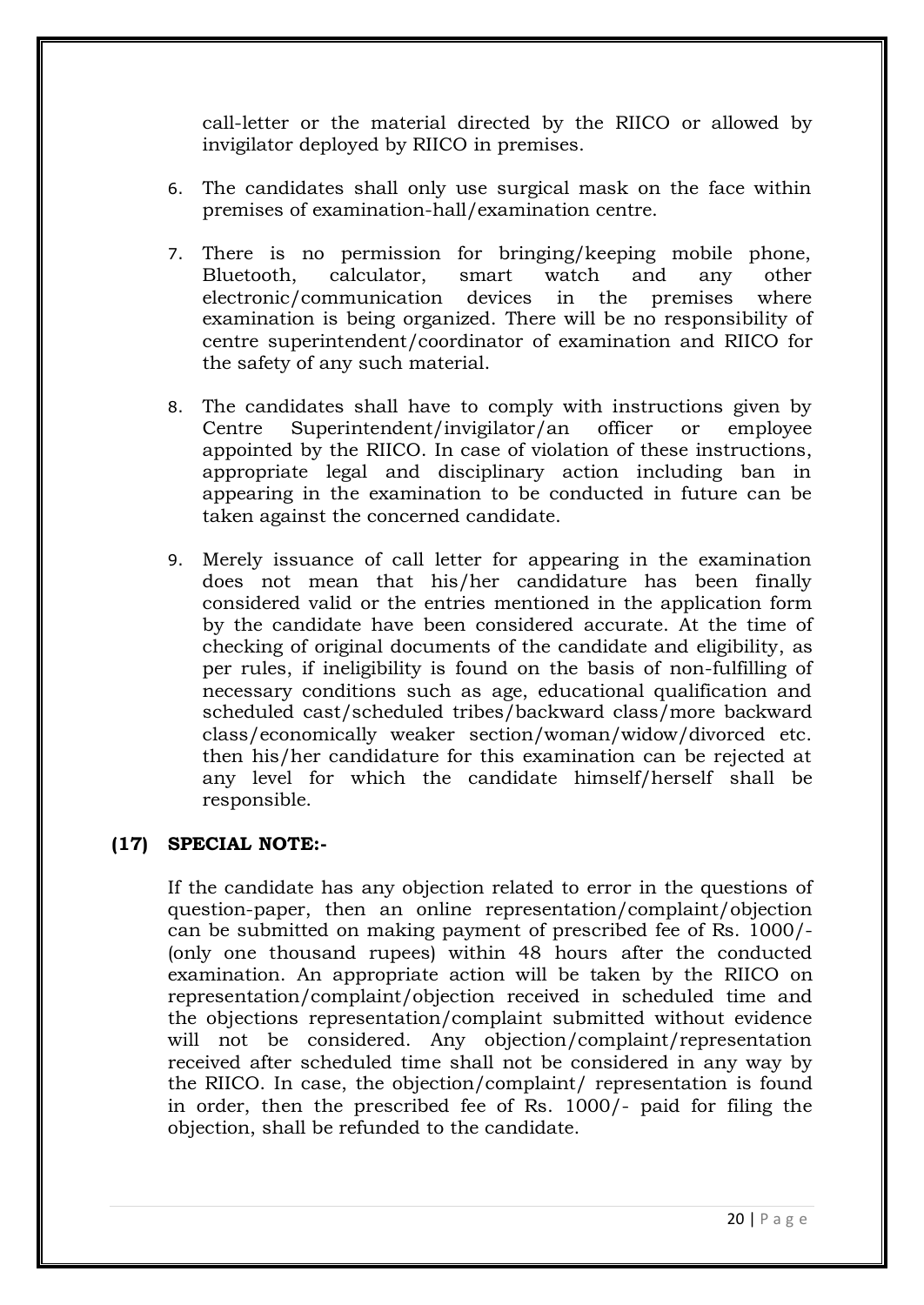## **(18) DISQUALIFICATION FOR APPOINTMENT:-**

- 1. If a candidate has been debarred for future examinations by Recruitment/Examination Board of the Centre/State for use/consumption of improper measures or improper/indecent behavior then he/she will not be permitted to appear in the examinations organized by RIICO.
- 2. No male/female having more than one alive wife/husband will be considered eligible for appointment. A candidate may be allowed relaxation in applicability of this rule if the RIICO is satisfied that there are special grounds with him/her for doing as such.
- 3. No female candidate shall be considered eligible for appointment if she is married to a person who already has alive wife. A female candidate may be allowed relaxation in applicability of this rule if RIICO is satisfied that there are special grounds with her for doing as such.
- 4. No married male/female candidate shall be considered eligible for appointment if he/she had accepted dowry at the time of his/her marriage.

**Clarification :** For the purpose of this rule, dowry shall mean as stipulated in the Prohibition of Dowry Act, 1961 (28th Central Act of 1961).

- 5. According to Government of Rajasthan"s circular No. F.6(19)Home-13/2006 dated 22.05.2006, registration of marriage has been made compulsory for appointment in the services of State from the date of issuance of this circular.
- 6. The candidate who has been debarred in an examination by Rajasthan Public Service Commission/any department of State Government and the period of being debarred has not been completed till the last date of receiving of application form, will not be able to apply for this examination.
- 7. The candidate who smoke and/or consume gutkha will not be eligible for appointment.

## **(19) VERIFICATION OF CERTIFICATES:-**

The benefit of a special class (Scheduled Caste/Scheduled Tribes/Backward Class/More Backward Class/Economically Weaker Sections/Widow/Divorcee/Specially Abled) shall be admissible if, on successful completion of examination/proficiency examination, their eligibility has been checked from original documents and the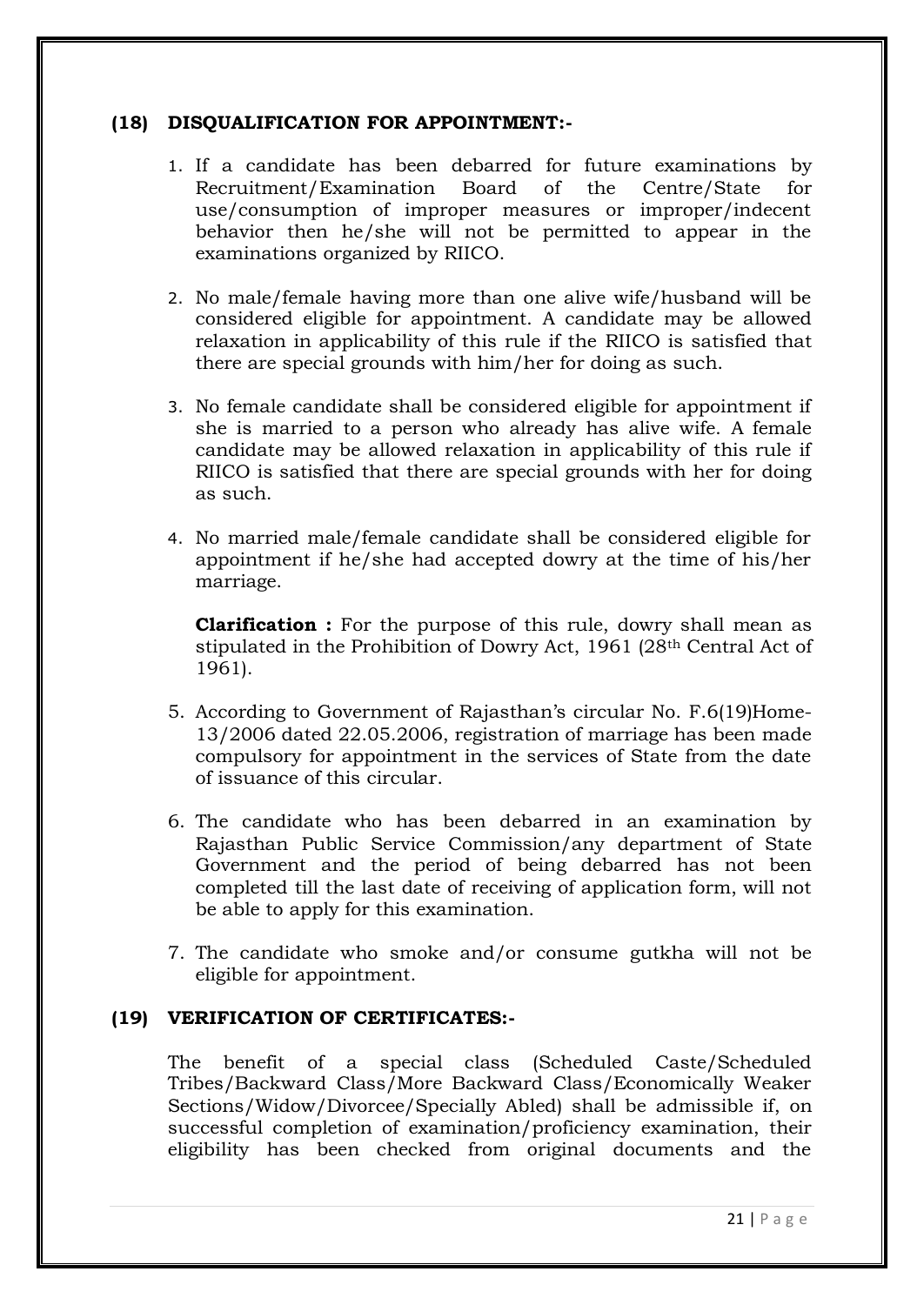documents have been found correct. Therefore, submission of following documents should be ensured for checking of eligibility:

- 1. Caste certificate issued by the competent authority.
- 2. The entries of residence and creamy layer/ non-creamy layer in the certificate of Backward Class/More Backward Class should be filled in complete and correct manner. As per rules, the Cast certificate of Backward Class/More Backward Class is required to be issued recently i.e. should not be more than 6 months prior to the last date of filling application form.
- 3. Latest certificate of Backward Class/More Backward Class which has been issued by the competent authority on prescribed Performa on the basis of income of father/mother, as per rules. Married women of Backward Class/More Backward Class are required to submit caste certificate issued by the competent authority, as per rules, on the basis of her father"s name, residence and income with the detailed application form otherwise the benefit of that category shall not be admissible to them. The caste certificate issued on the basis of husband"s name, residence and income shall not be considered.
- 4. The benefit of reservation is not admissible to the candidates of creamy layer of Backward Class/More Backward Class of Rajasthan State. Therefore, such candidates have to apply through online mode as a candidate of General category.
- 5. The certificate of Scheduled Caste/Scheduled Tribe should be issued prior to the last date of receiving of online application otherwise, a certificate issued later, will not be considered.
- 6. To avail the benefit of reserved category, married female candidate of Scheduled Caste/Scheduled Tribe category should produce caste certificate issued by the competent authority, as per rules, on the basis of their father"s name, residence and income at the time of document verification otherwise the benefit of that category shall not be admissible to them. The caste certificate issued on the basis of husband"s name, residence and income shall not be considered.
- 7. The candidates of Economically Weaker Section (EWS) shall have to submit Income and Assets Certificate issued by the competent authority, as per rules, which should not be more than prior to 6 months from the last date of submitting application form.
- 8. The candidate should possess educational/professional qualification necessarily upto the last date of application (whichever is mentioned in the advertisement) and remaining all like category/class/caste, age (Certificate of secondary education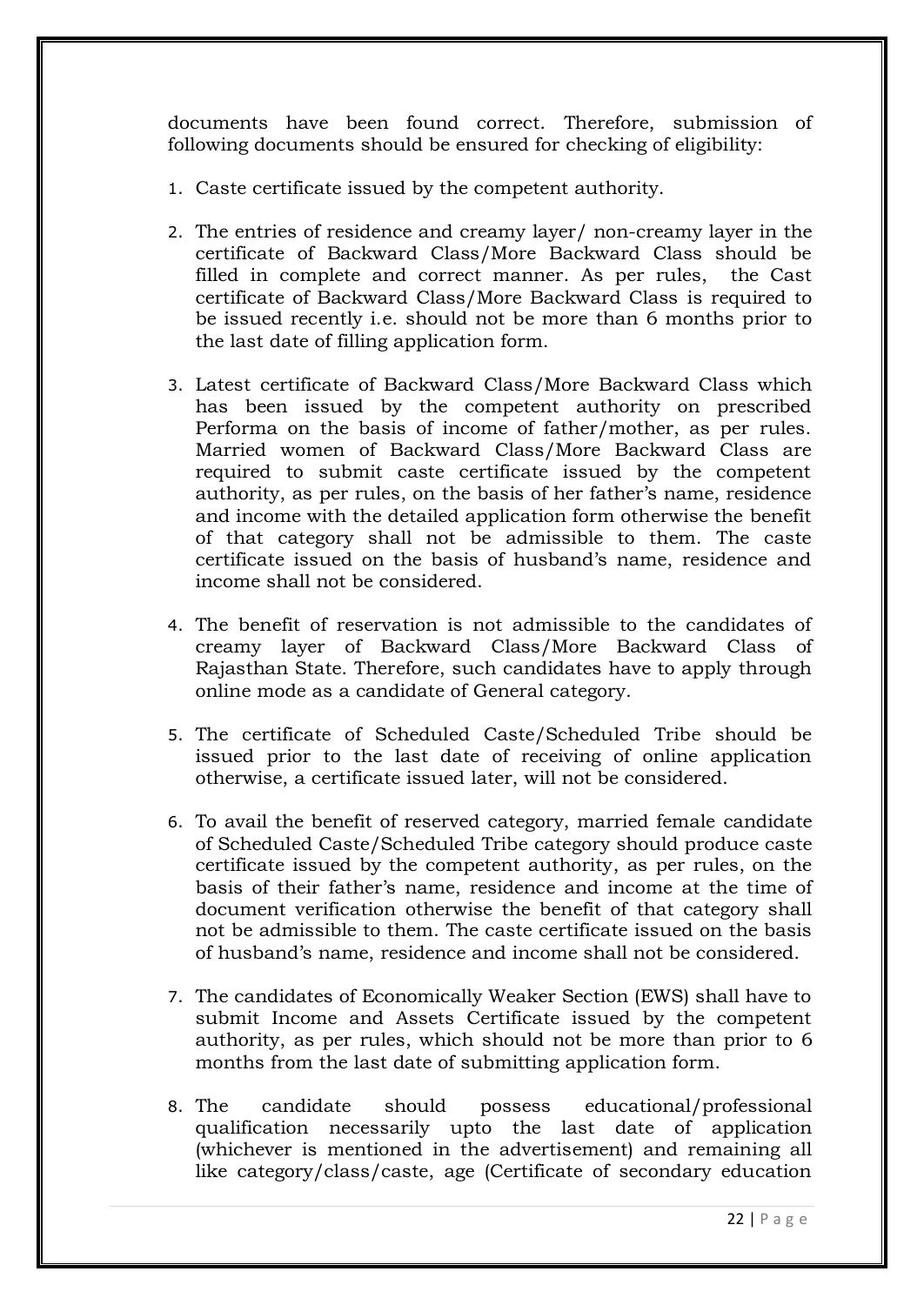for computation of age), disability (certificate of 40% or more than that, having clear mention of category of disability issued by the competent medical officer of a State of across the country ) etc. certificates are required to be of a date upto the last date of online application/date of modification. The candidates applying in widow category must have death certificate of her husband and such document/evidence linked with the name of husband wherein the name of husband is indicated (as ration card, birth certificate of child, Voter identity card, Aadhar card, Bonafide resident certificate in the name of husband) and the candidates applying in divorcee category must have decree related to divorce passed by Court of law upto the date of issuance of main result of the examination.

- 9. In case of marital status of the candidate, mention of name of husband/wife in the application form and marriage registration certificate or if the marriage is not registered then attachment of affidavit is necessary. Submission of relevant marriage certificate, in due course of time, will be required.
- 10.No candidate having more than two children on or after 01.04.2007 shall be eligible for appointment to the service, provided that the candidate having more than two children shall not be deemed to be disqualified for appointment so long as the number of children he/she on 01.04.2007 does not increase, provided further that where a candidate has only one child from earlier delivery but more than one child are born out of a single subsequent delivery, the children so born shall be deemed to be one entity while counting the total number of children. **Provided also that while counting the total number of children of a candidate, the child born from earlier delivery and having disability shall not be counted. Provided further that any candidate who performed remarriage which is not against any law and before such marriage, he is not disqualified, for appointment under the above provisions, he shall not be disqualified if any child is born out of single delivery from such remarriage. Submission of relevant affidavit in due course of time will be desirable.**
- 11.The women of widow/divorcee category will have to submit affidavit related to not performing remarriage or being covered under widow/divorcee category upto the last date of online application.
- 12.The candidate will have to submit character certificate from the Principal/Education officer of the University, school or college where last educated and also have to submit two certificates issued not more than 6 months prior to the last date of application form, from two responsible persons not directly related to him.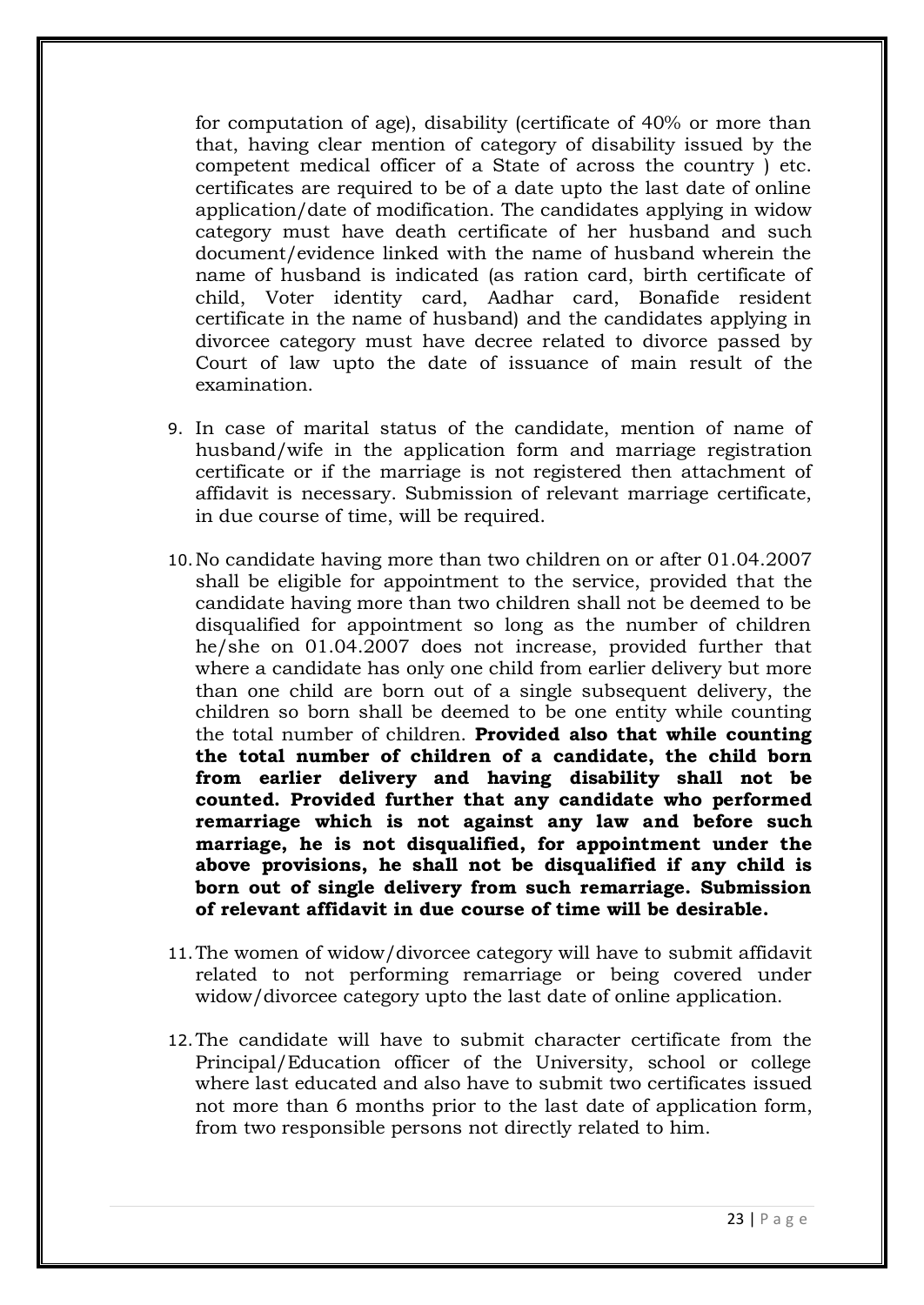- 13.After selection, the candidate shall have to submit, in a police verification certificate related to conduct to the appointing authority within reasonable time, wherein there may not be any mention of such criminal section which may lead to impediment/problem in appointment to the service in RIICO Also, he/she shall be disqualified for appointment in case of conviction or any criminal case pending against him/her.
- 14.After selection, the candidate shall have to submit to the appointment authority, in due course of time, a medical certificate related to medical check-up issued by the competent authority specifying that the candidate is fully fit and suitable for serving in RIICO as an employee.
- 15.The candidate who is already employed in government service like, Central/State enterprises and he/she has been selected in recruitment for above posts, shall have to submit, in due course of time, "No Objection Certificate" from existing his/her employer.

# **SPECIAL INSTRUCTIONS WITH REGARD TO NOT FILLING IN WRONG/ERRONEOUS INFORMATION IN APPLICATION FORM/INCOMPLETE APPLICATION FORM:-**

Prior to filling an online application form, the candidate should go through the latest instructions related to examination, examination fee, application procedure, information related to certificates and other points and information related to examination issued on website of RIICO for the candidates and thereafter fill in the application form. Observing wrong/erroneous information in the application form after the completion of prescribed period for modification in online application form, the application form of the candidate shall be summarily rejected for which whole responsibility shall be of the candidate himself/herself and no individually/offline request/online request/correspondence etc. will be accepted for rectification of wrong/erroneous information or incomplete application form. As the provisional admission in recruitment examination shall be provided by considering the correct information filled in detailed application form submitted by provisionally selected candidates after issuance of result of recruitment examination related to checking of eligibility of the candidate by the RIICO, if a wrong/erroneous information or incomplete information has been filled in online application form by the candidate, then RIICO shall have right to reject the selection of the candidate and entire responsibility will be of the candidate for which he has no legal right against RIICO.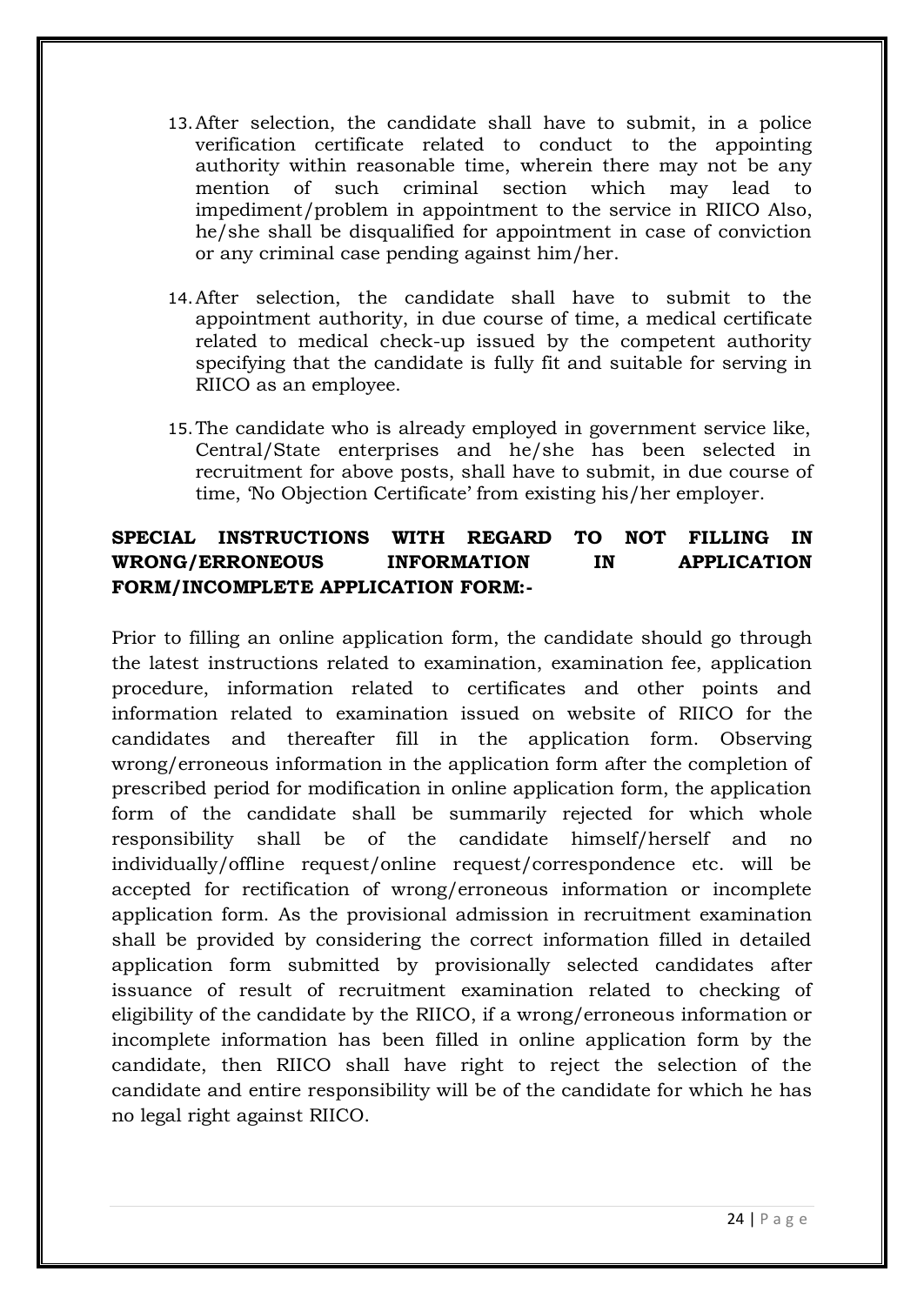### **SPECIAL NOTE:-**

Here, it is to be mentioned that all conditions for the advertised post in the above advertisement by RIICO have been clarified as above. However, for the reasons therein of wrong/error/lapse/omission/incomplete information in online application form submitted by candidate or by e-mitra/other source and as per above procedure, desired modification has not been made in online application form by the candidate or does not possess complete eligibility according to advertisement etc. the online/detailed application form of the candidate has been dismissed/rejected by RIICO at any level of the recruitment process, then no request in this regard will be considered and no legal right shall accrue to candidate against RIICO. No travelling allowance or daily allowance shall be payable to the candidate for appearing in any phase of selection process.

### **OTHER POINTS AND INFORMATION:-**

Information, with regard to examination, issued from time to time may be seen on RIICO's website [http://www.riico.](http://www.industries.rajasthan.gov.in/riico)co.in In addition to this, contact at "helpline e-mail recruitment@riico.co.in" for any kind of information/clarification.

### **ADVISOR (A & M) RIICO**

**Disclaimer:-** In case of any discrepancy in English and Hindi version or any omission in version, the interpretation of Hindi version will be considered as correct version and decision of RIICO shall be final in this regard.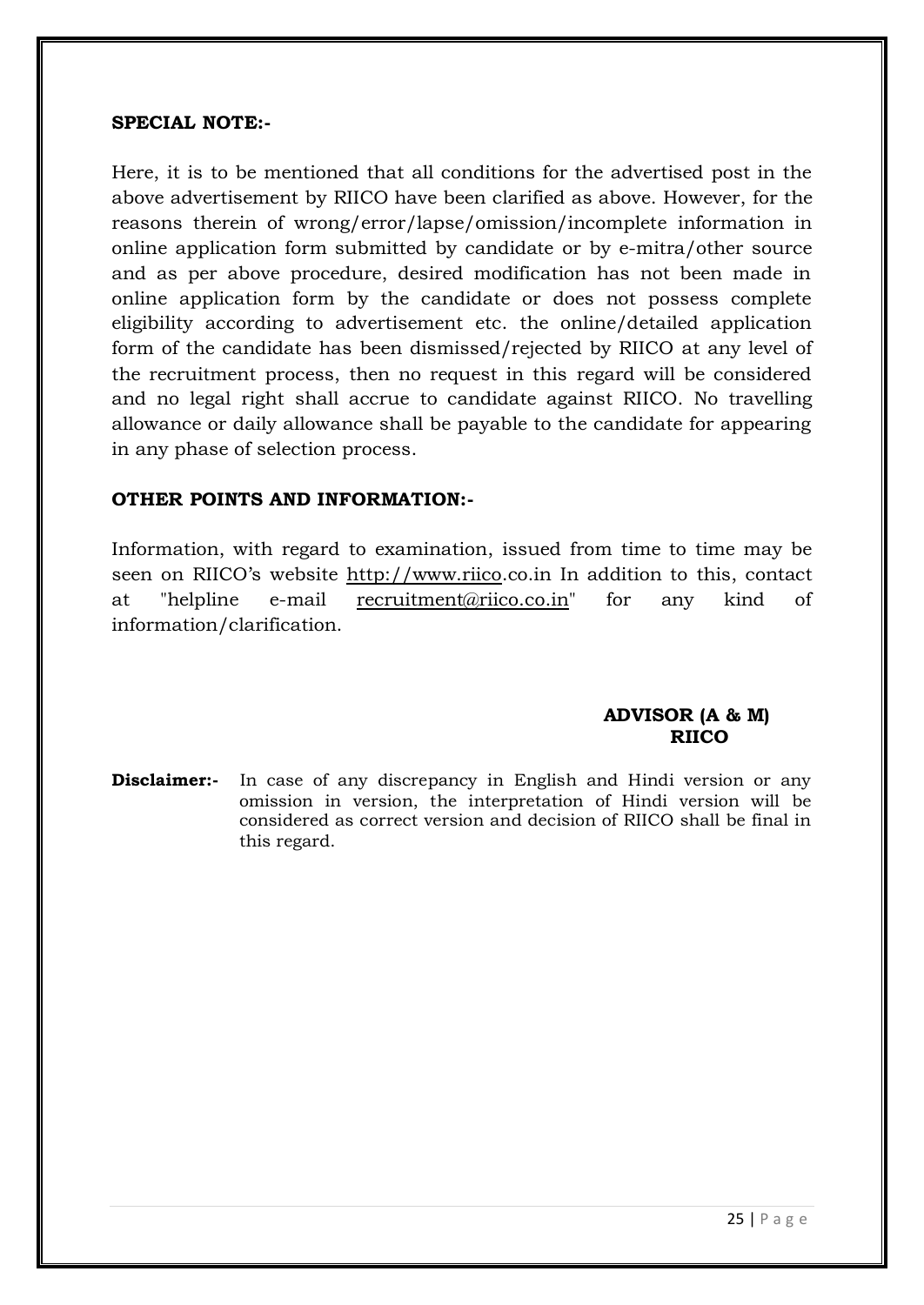# **GUIDELINES FOR PERSONS WITH BENCHMARK DISABILITIES USING A SCRIBE**

- (i) Persons with benchmarks disabilities in the category of blindness, locomotor disability (Both Arms affected - BA & Both Legs - Arms - BLA) and Cerebral Palsy whose writing speed is adversely affected permanently, shall be allowed scribe, if so desired by him/her.
- (ii) The facility of scribe can be allowed to persons with benchmark disability and has limitation in writing including that of speed, if so desired, by him/her.
- (iii) Scribe will be allowed on production of a certificate to the effect that the person concerned has physical limitation to write, and scribe is essential to write examination on his/her behalf, from the Chief Medical & Health Officer (CMHO)/Chief Medical Officer/Civil Surgeon/Medical Superintendent of a Govt. Health Care Institution in accordance to "The Rights of Persons With Disabilities Act, 2016" of Govt. of India.
- (iv) The Candidate will have to arrange his/her own scribe at his/her own cost.
- (v) The qualification of the scribe should be one step below the qualification of the candidate taking examination and from an academic stream different from that prescribed for the post.
- (vi) The scribe arranged by the candidate should not be a candidate for the same examination. If violation of the above is detected at any stage of the process, candidature of both the candidate and the scribe will be cancelled. Candidates eligible for and who wish to use the services of a scribe in the examination should invariably carefully indicate the same in the online application form. Any subsequent request may not be favorably entertained.
- (vii) A person acting as a scribe for one candidate cannot be scribe for any other candidate.
- (viii) The candidate and scribe, both will have to give a suitable undertaking confirming that the scribe fulfills all the stipulated eligibility criteria for a scribe mentioned above. In case, it later on transpires that the candidate has failed to fulfill any laiddown eligibility criteria or suppressed material facts, the candidature of the applicant will stand cancelled irrespective of the result of the online examination.
- (ix) Those candidates who are allowed to use a scribe shall be eligible for compensatory time of 20 minutes for every hour of the examination or as otherwise advised. Candidates with benchmark disability, but not